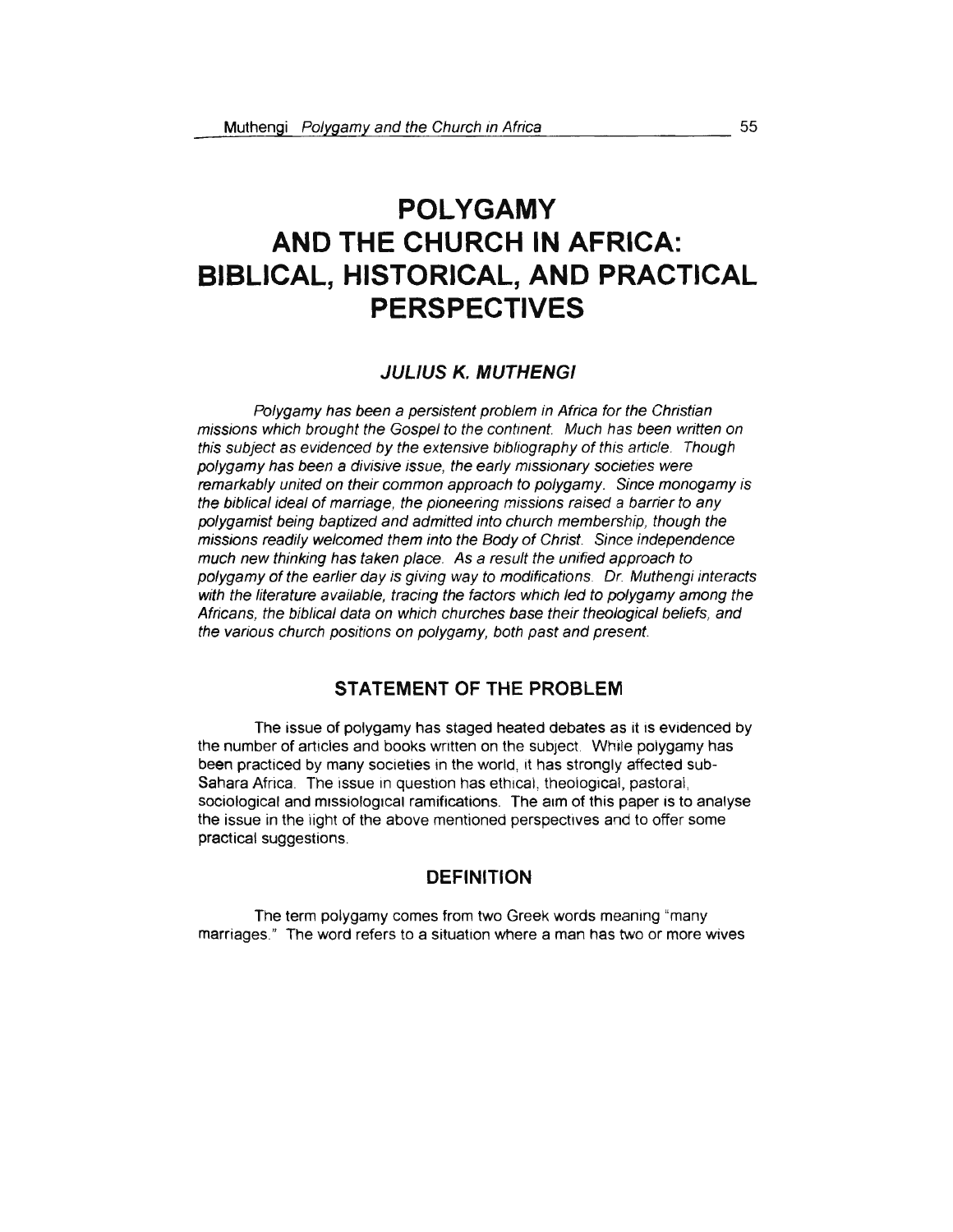(technically known as polygyny) The term polyandry is used for marriage situation where a woman has more than one husband. Polygamy is widespread in Africa while polyandry is almost a foreign phenomenon (Shorter 1974:172). Normally, polygamy exists in two forms namely simultaneous polygamy and successive pplygamy. The former refers to a situation where the polygamist is living with and supporting two or more wives with their children. The latter situation is one where the husband takes another wife who is in addition to his previous wife or wives. Gradually, the man is no longer living with his previous wife or wives and finally deserts her/them.

Some scholars have offered a wider definition of the term. For instance, Hillman (1975:10) argued that a man may become polygamist when he divorced his wife and married another one. Accordingly, the man in question has two wives because he is engaged in consecutive polygyny. In the case of a woman who forsakes her husband and marries another man, she is involved in consecutive polyandry (Hillman 1975:10).

# **HISTORICAL BACKGROUND**

Throughout the history of the church, the issue of polygamy has been widely disputed among theologians. According to Hillman (1975), Augustine endorsed polygamy. He argued that polygamy was not wrong as long as its purpose was for the multiplication of the race (Barrett 1968:116). Augustine pointedly reasoned that polygamy was not contrary to the law of nature nor to the law of marriage itself.

Thomas Aquinas like Augustine argued that on the basis of natural law, polygamy was not prohibited (Hillman 1975:181 ). Aquinas therefore endorsed polygamy when he wrote:

> A plurality of wives is said to be against the natural law, not as regards its first precepts, but as regards the secondary precepts, which like conclusions are drawn from its first precepts. Since, however, human acts must needs vary according to the various conditions of persons, times, and other circumstances, the aforesaid conclusions do not proceed from the first precepts of the natural law, so as to be binding in all cases, but only in the majority (Hillman 1975:181).

Like Augustine, Aquinas strongly believed that the primary object and purpose of marriage was procreation and bringing up children. Consequently, the purpose in question could legitimately be realised in polygamous situations.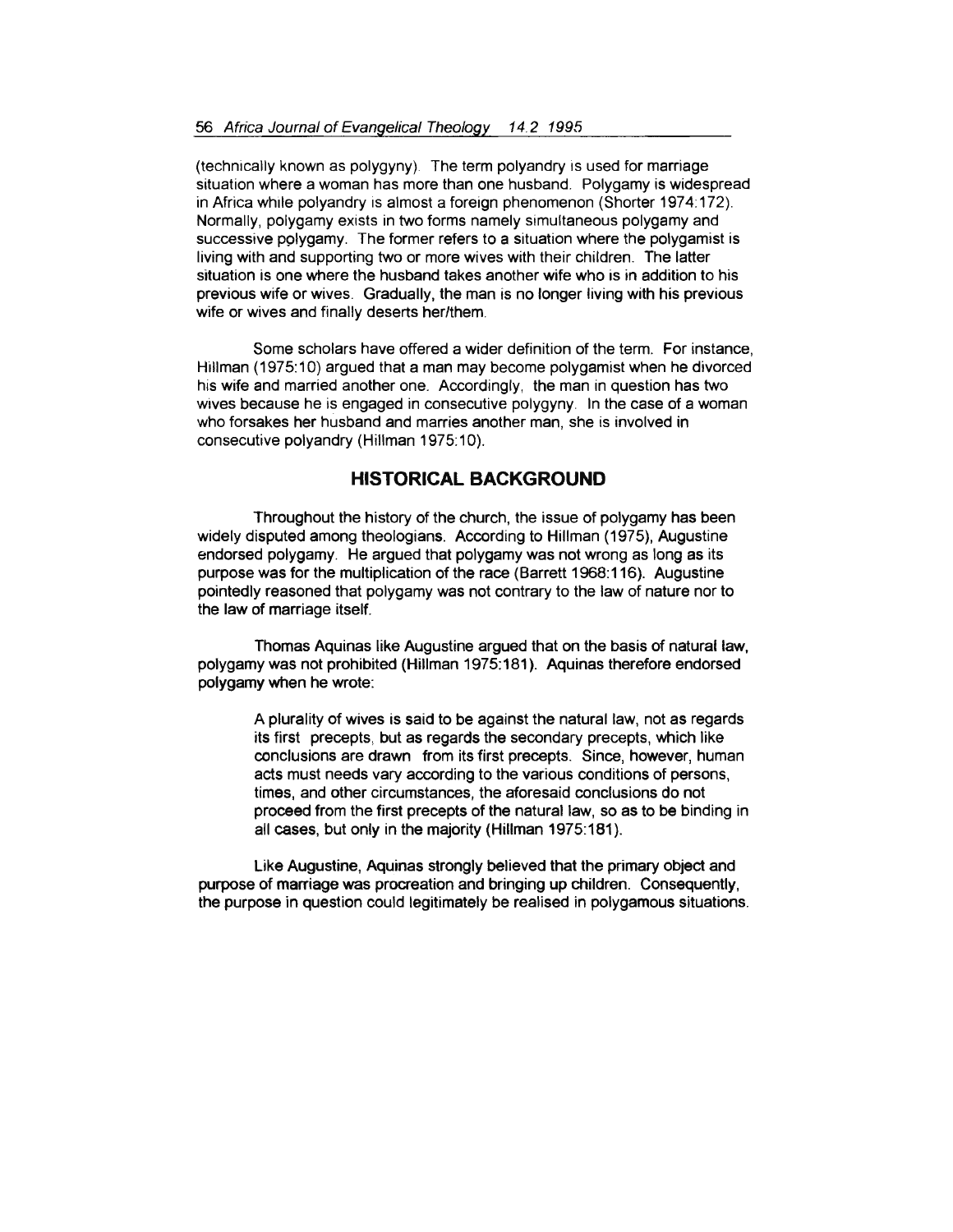The Protestant reformers manifested a great degree of differing opinions with regard to the issue of polygamy (Barrett 1968; Hillman 1975). For instance, Calvin argued that polygamy was prohibited by natural law and that it hindered domestic peace by creating inferiority complex within each of the wives (Hillman 1975: 182). Luther and Melancthon argued that monogamy was not applicable to every situation. They believed that the Mosaic Law sanctioned polygamy. Luther in particular seemed to have it both ways as he claimed that "the Christian was at liberty under the Gospel to have more wives than one" (Barrett 1968:117).

In contradistinction to the reformers view (except that of John Calvin), the council of Trent strongly condemned polygamy. For quite some time there was little discussion on polygamy until the nineteenth century, the era of world wide missionary expansion. According to Harries ( 1953), Christian missions in Africa espoused a common view on the issue of polygamy. Harries wrote:

> On this crucial issue the mission authonties of all denominations have consistently refused to surrender their ground. They have always maintained, and still maintain, that acceptance of polygamy would be fundamentally inconsistent with the teaching of Christianity (Harries 1953:335-336).

In an attempt to enforce monogamy various missions refused to accept polygamists and their families into church fellowship (Barrett 1968: 117). The treatment of polygamists differed from one mission organisation to another. Some refused baptism to polygamists while others baptised the wives and children but not the husbands.

The missionary response to polygamy in Africa led to sharp reactions from the Africans (Hunter 1962, 33). Barrett (1968) has given a detailed discussion of the phenomenon in question. Accordingly, the conflict of missions with polygamy had adverse consequences. For example, in one large Nigerian city, many Christians rejected Christianity after a pastor refused to baptise a rich polygamist. Further, Barrett argued that in many parts of Africa, missions made a serious mistake by making hasty judgement on the thorny issue of polygamy (Barrett 1968:117-118): In order to avoid such blunder, missions should have allowed "the indigenous Christian conscience to evolve its own solution" (Barrett 1968:118).

An interesting connection between the missions' response to polygamy and African reaction was evidenced in the mushrooming of Independent Churches in Africa, in the turn of the century. Barrett (1968) has given numerous examples of the phenomenon in question. One example of polygamy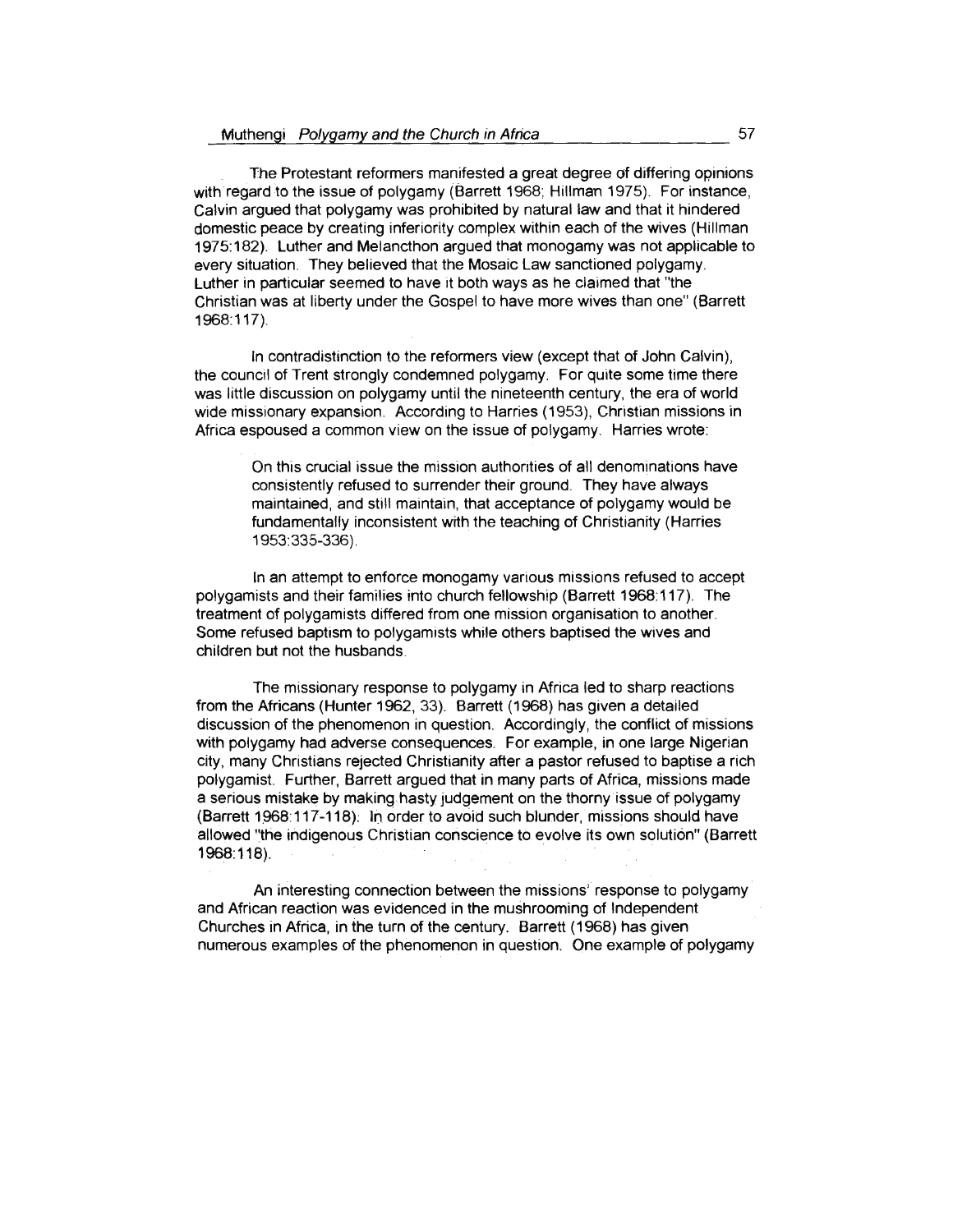among African Independent churches was Isaiah Shembe, messiah of the Nazarite Baptist church in South Africa, who had four wives. Josiah Oshitelu, founder of the Aladura (Church of the Lord) had seven wives; Johane Maranke, founder of the African Apostolic Church in Zambia and Zimbabwe had sixteen wives before he died in 1963.

Barrett, however, conceded that there were other factors involved in the issue of independence besides polygamy. He cited one example of a separatist group in Kenya where more than one issue was involved in their independence. He, however, strongly argued that missions in Africa interfered with African culture too much (Barrett 1968: 118-119). His conclusion is that "separatism emerges in a given tribe as the outcome of clashes between two cultures, the traditional and the missionary."

# **FACTORS WHICH LED TO POLYGAMY AMONG AFRICANS**

Traditionally, polygamy was accepted all over Africa as the cultural norm. lt was believed that the chief end of marriage was procreation. The more wives a man had the more would be his children and the more children one had, the longer he would likely be remembered, long after his death (Mbiti 1967:142). Such a man would have many descendants through whom the power of immortality would be manifested in that family (Mbiti 1967). Accordingly, children were the glory of marriage and the more children there were, the greater the glory'

In addition to the point made above, scholars have isolated other factors which encouraged polygamy among African men. First, polygamy is encouraged by failure to produce children which in many cases is thought to be the woman's fault. In such instances, a man decides to marry a second or third wife in order to remedy the situation (Mbiti 1967; lteka 1981; Gitari 1988; Shorter 1974). Mbiti elaborated on the point as he wrote:

If the first wife has no children, or only daughters, it follows almost without exception that her husband will add another wife, partly to remedy the immediate concern of childlessness, and partly to remove the shame and anxiety of apparent unproductivity. To be productive in terms of having children, is one of the essential attributes of being a mature human being. The more productive a person is, the more he contributes to the existence of society at large (Mbiti 1967:142).

From a traditional African or Kenyan point of view, barrenness is a tragedy that threatens both the family life as well as its future!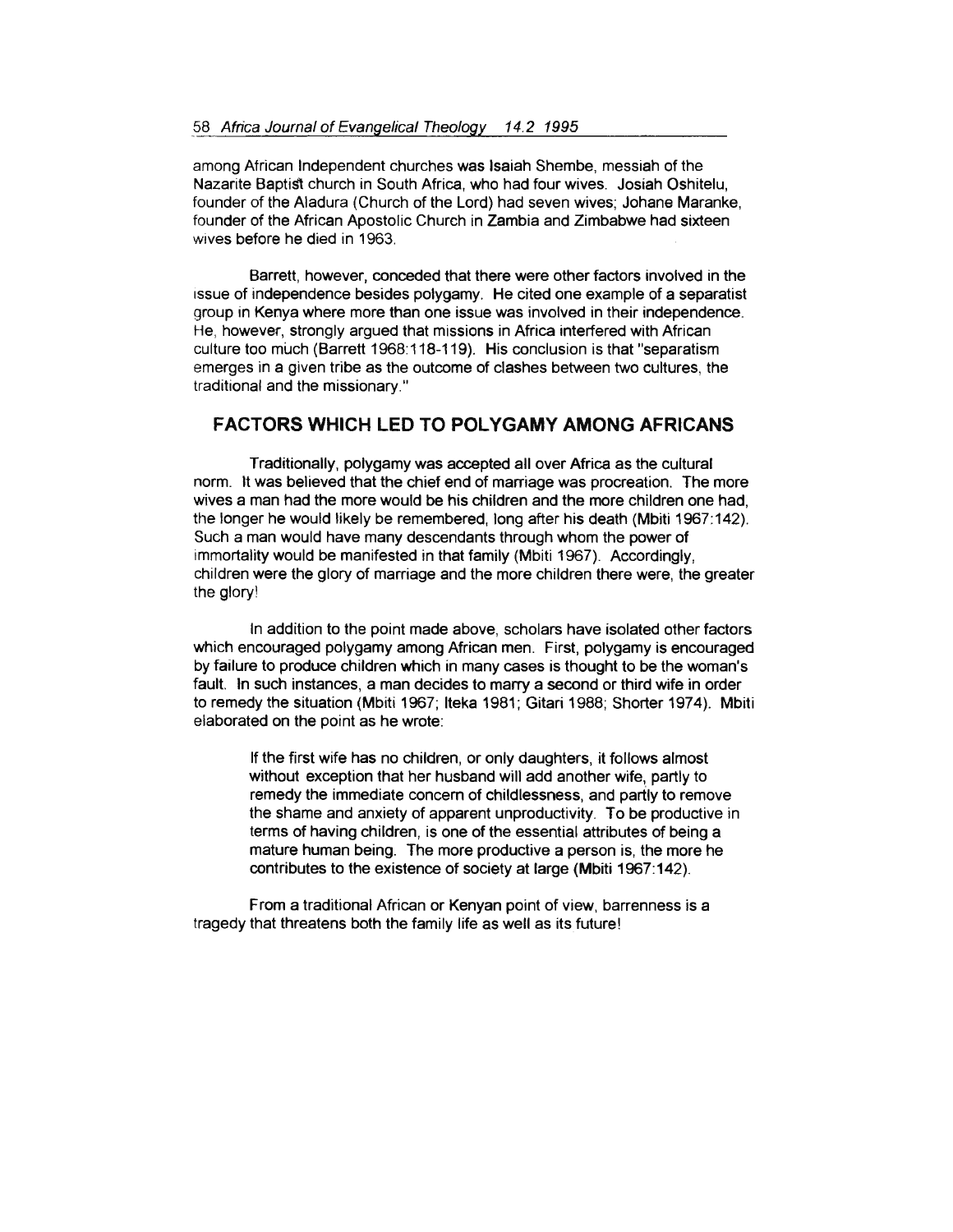Second, polygamy is motivated by desire to secure alliance with good families. In this case, marriage from the African context is viewed as involving families and communities rather than individuals (Hillman 1975:92). Third, the chronological age gap between men and ladies at the time of marriage has been noted as a factor which encourages polygamy. Scholars have argued that in many parts of Africa, men normally get married late in life, thus creating a pool of marriageable women (Hillman 1975).

One should not, however, get the impression that the discrepancy mentioned above is the only factor involved. Hillman (1975) has conceded that other factors at work include the natural annual population increase, the relatively higher mortality rate among the male population. Hanin (1969) elaborated on the issue in question as he wrote:

> Women, as a rule, marry at an earlier age than males, so men in the younger age-groups are excluded from the pool of "marriageable" ages Further, if it is assumed that the number of births is increasing from year to year, then if women aged 15 marry men aged 20, they marry men born five years earlier than their own date of birth. But five years earlier fewer births were occurring. A large difference between the ages at marriage of men and women in a population of high mortality with increasing numbers of births tends greatly to reduce women's chances of marriage in a monogamous society (quoted in Hillman 1975:10-91).

The above viewpoint sounds rather attractive if taken at face value. lt seems, however, to be based on the theory that every woman must get married! Further, on what basis should certain African/Kenyan men marry more than one wife while others marry only one?

Fourth, traditionally, polygamy was motivated by economic reasons. Marrying more than one wife and producing several children ensured division of labour. Wives and their children worked in the fields which would enhance productivity. Young men engaged themselves in looking after cattle while the father's duty was to oversee the work force (Yego 1984, 63). lt should be emphasised, however, that the economic perspective of polygamy is increasingly losing ground, especially in Kenya. Rearing children is becoming an awesome responsibility. Many rural area families are facing hardship in day to day living and the rain on which they depend is oftentimes unpredictable.

Fifth, polygamy has traditionally been motivated by a desire to care for widows (Mpolo 1987:101). For most African men, it is socially accepted (outside the church, of course), that, the brother or close relative should marry the widow of his brother or cousin in order to preserve the lineage of the departed. Some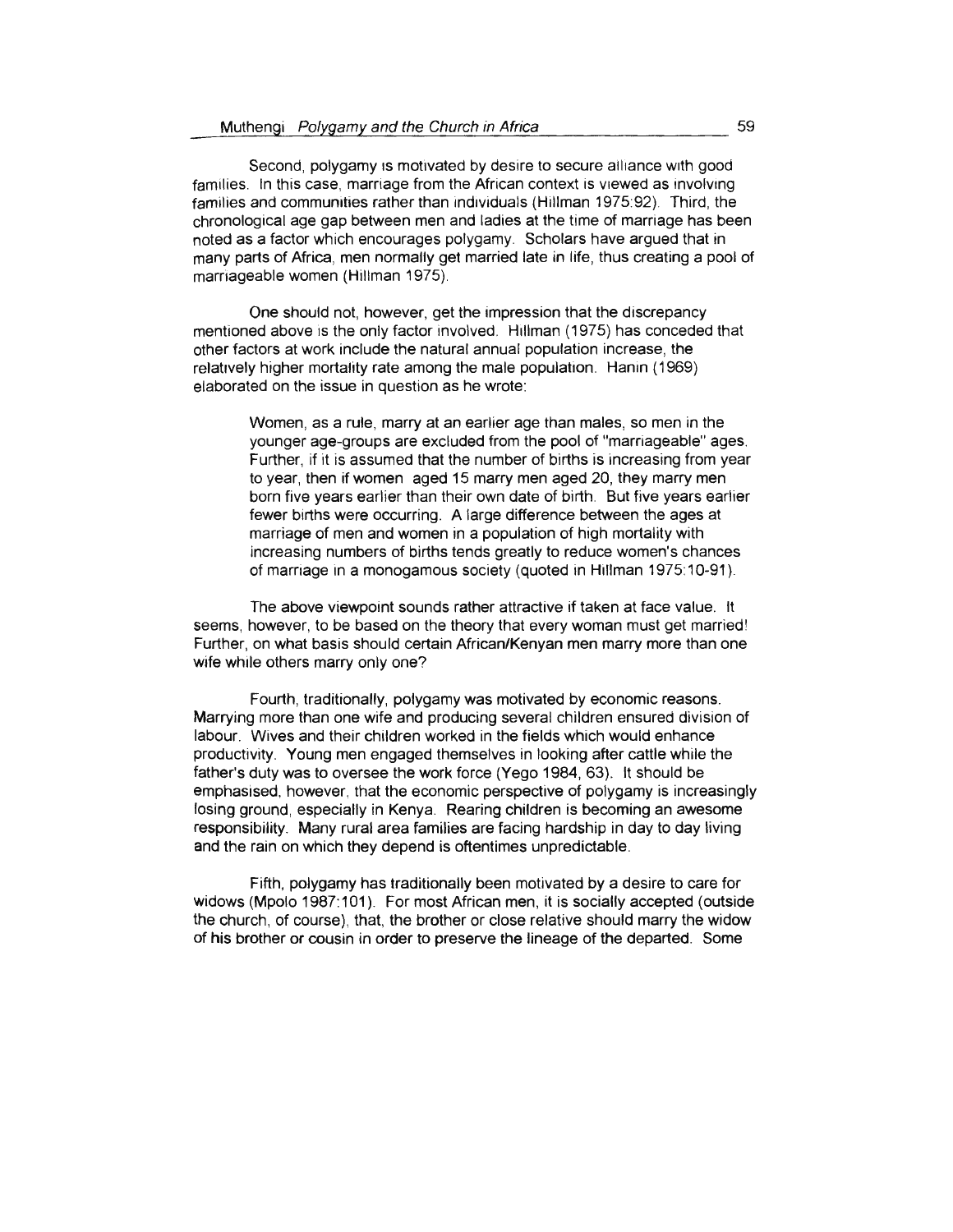African scholars argue that the African practice mentioned above reflects the provision of the Levitical law (Deut. 25:5). Mpolo (1987) has pointed out that the 010 Testament aescrioes two women who protected their levirate right, Ruth (Book of Ruth) and Tamar (Gen. 38:6).

Sixth, research indicates that in most parts of Africa, women abstain from sexual intercourse as soon as they know they are pregnant (Mpolo 1987, 1-4). From the time of conception up to birth and at least two to three years thereafter, the woman normally abstains from sexual union. Such a prolonged penod of abstinence has 1n many cases resulted in polygamous situations. lt should be pointed out, however, that the above reasoning is not universally accepted even by African scholars. For example, some have argued that there were other factors involved in polygamy besides the desire to satisfy personal sexual appetites (Mpolo 1987).

Seventh, another factor which encourages polygamy among African men 1s prestige (Iteka 1981:107). In this case, some wealthy men get married to · young looking girls in order to show off social status (Gitari 1988:42). Among the Kamba tribe of Kenya (to which the writer belongs), polygamists boast of their younger wife or wives, calling them katinda ngooni (literally "one who occupies my heart").

Finally, polygamy is motivated by lust or evil desires. This factor is, however, disputed by scholars who argue that it should not be brought forth in the discussion. For instance, Shorter (1974) wrote:

> lt is completely wrong to imagine that male lust or male selfishness is the principal motive behind polygamy. Men could satisfy their lust through adulterous unions and concubinage. Polygamy serves the posterity and growth of the extended family and provides status and support for women in societies where they have no vocation other than marriage and the bearing of children to their husband's lineage. (Shorter 1974:173).

lt should be pointed out that the status of women in Kenya for example, has changed greatly since the above statements were written. For instance, there are more educated and working women today than there were in 1974. lt does not help much to spend time and space trying to justify polygamy. Rather, more time and energy needs to be spent on how the church in Africa/Kenya should deal with polygamous situations, an issue to be dealt with later in the paper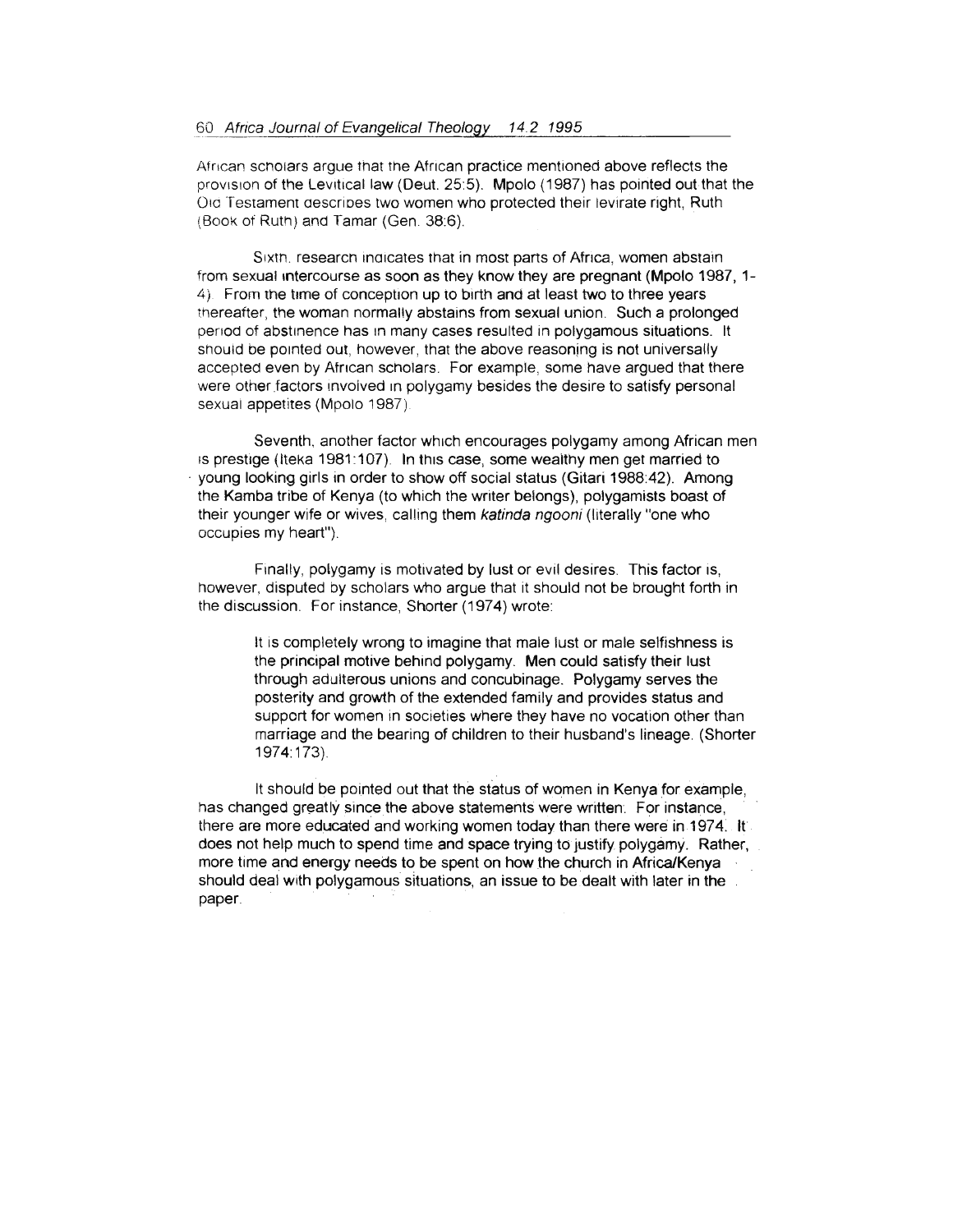### **BIBLICAL DATA**

Wh1le scholars are not agreed on whether or not the Bible clearly condemns polygamy, one thing 1s clear that the Old Testament records instances of polygamous situations. Gen. 4:19 records the first known polygamous situation. Lamech had two wives namely, Adah and Ziliah. Abraham, although originally married to one wife (Sarah) 1s also considered a polygamist due to taking Hagar as a concubine. Jacob married two sisters (Gen. 29:23-30) and h1s wives' ma1ds (Gen 30:4,9). A cursory look at the rest of the Pentateuch reveals that other polygamous situations existed among the Israelites (Exod. 21 :9-11 ; Oeut. 21 : 15-17)

Other polygamous cases in the Old Testament included Elkanah, Samuel's father (I Sam. 1:1-2) who had two wives namely, Hannah and Peninnah\_ King Oavid married many wives and also kept numerous concubines (2 Sam. 5:13). Solomon had the largest number of wives and concubines ever recorded (I Kings 11:1-3). The prophetic writings, however, emphasized monogamy. They disdained polygamy and used the symbolism of monogamous marriage as the basic relationship between Yahweh and the nation of Israel (Hos. 2:18; Isa. 1:1; Jer. 2:2; Ezek. 15:8). The post exilic literature almost without exception indicated that monogamy rather than polygamy was the norm.

By the New Testament times, monogamy was considered the normal case, particularly for any man to hold church office  $(1$  Tim. 3:2, 12; Titus 1:16). Earlier, Jesus had used the Old Testament perspective of marriage (Gen. 2:24) to challenge the prevalent view of divorce (Matt. 19:5; Mark 10:8). The purpose of this section is to explore whether or not the Bible addressed the issue of polygamy and if so, to what extent? The issue in question has significant implications in the realm of marriage and the family.

### **Old Testament View of Marriage**

Genesis 2:18 tells us that after God created the first man, He said "it is not good for the man to be alone." He therefore decided to create a helper suitable for the man (Gen. 2:20). The woman was man's ideal companion who would complement him at the highest possible level. Eve was not a hired hand but a wonder woman (Kaiser 1983:154). After she was presented to Adam, the man exclaimed, "Now at last, she is bone of my bones (my very own) and flesh of my flesh, she (this one) shall be called Woman" (Gen. 2:23).

The author of Genesis underscored the biblical view of marriage (Gen 2:24) in the significant words "For this reason, a man shall leave his father and mother and shall cleave to his wife and the two shall become one flesh." The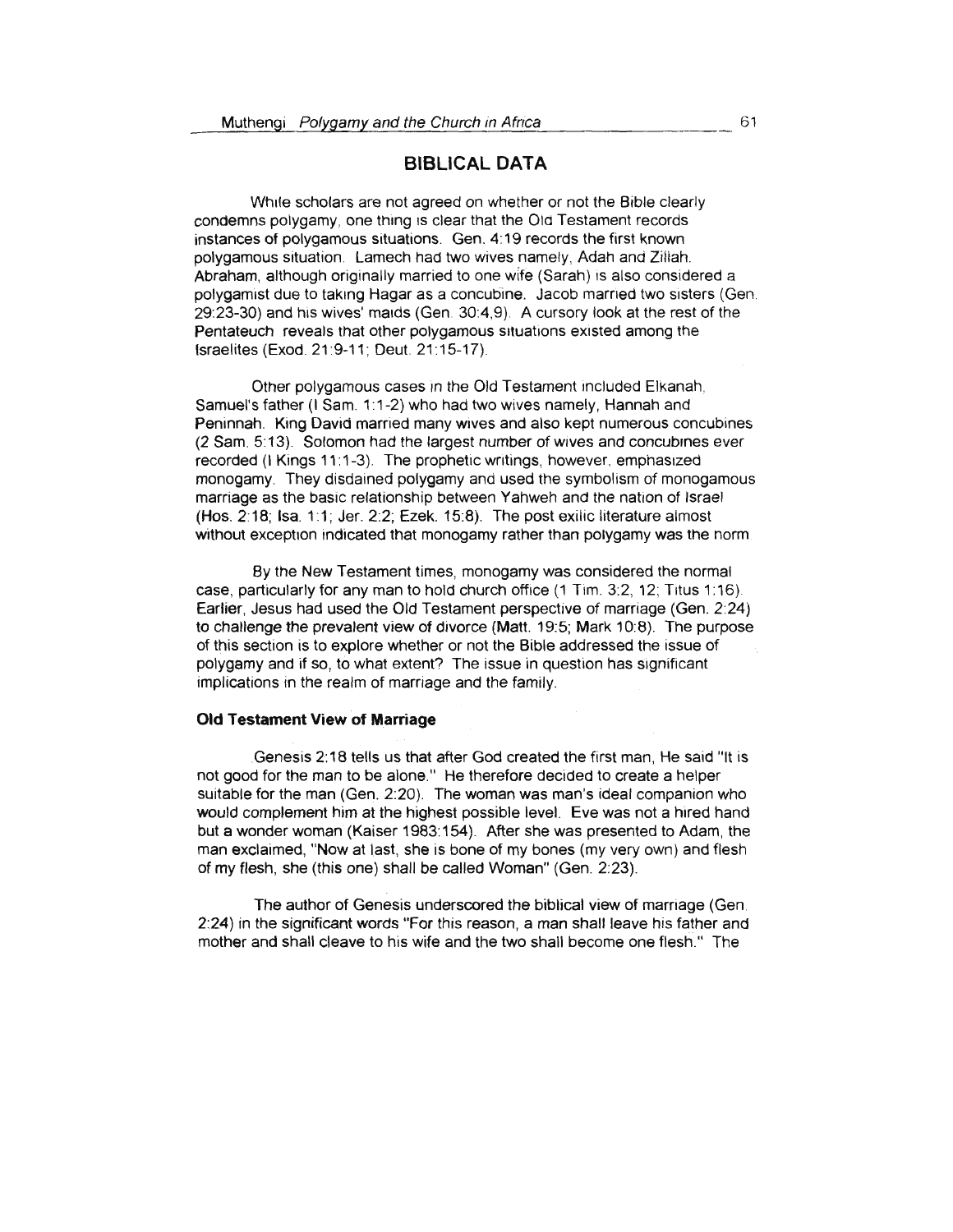1dea of man lea\ g h1s parents s1gntfies passage to adulthood (Ka1ser 1983), while the concept of cleaving indicates the God-sealed bond (Kidner 1967:66). The text points out that husband and wife are no longer two but one entity.

Some scholars have taken the idea of becoming one flesh to mean becoming one fam1ly or blood relatives (Hoist 1967:206; Parrinder 1958:48). Accordingly, the idea expressed in Genesis 2:24 is similar to that of Genesis 2914. When Laban saw Jacob, he exclaimed, "You are truly my bone and flesh," meaning 'blood relative.' lt should be pointed out that while Hoist and Parrinder agreed on their interpretation of what becoming one flesh means. they disagreed on the application of the text. For instance, Hoist argued that "becoming one flesh could take place between one man and several wives" (Hoist 1967:207) He concluded that the text in question has reference to the indissolubility of marriage, but it does not argue for a monogamous case.

Contrary to Hoist, Parrinder categorically argued that:

If, then. a man cannot leave his wife, 1t is obvious that Jesus would not countenance a man's taking a second wife. This would be sheer adultery. The "one flesh" makes this quite clear. It is not permissible to have two marriage contracts at once, "two flesh". Nor can the unity of man and wife be broken up by the admission of a concubine "They are no more two, but one flesh," excludes a third party (Parrinder 1958: 48).

As it will be pointed out later, Jesus quoted the Genesis passage in the context of the divorce 1ssue. Nevertheless, He made it clear that He who created mankind in the beginning created them two (husband and wife). For the most part, polygamy should be viewed as human convention rather than God's ideal tor marriage. lt cannot be denied that the Old Testament records many cases of polygamy. At the same time, a line should be drawn between what the Bible records and what it endorses. Genesis 2, therefore, cannot be used to endorse polygamy. On the contrary, the text is a strong case in point against the practice in question.

Concerning the Mosaic law at large, a question to be explored is whether or not it sanctioned polygamy. Two key passages in connection with the issue are Exodus 21:7-11 and Deuteronomy 21:15-17. Concerning the Exodus passage, the emphasis seems to have been on the lot of the Israelite girls sold into slavery. Scholars are not agreed on whether or not the selling of girls was for the purpose of concubinage or marnage or simply due to poverty (Oavies 1967: 176), (Fuller 1953:55). The key verse in this text is verse 10, "If he marries another woman, he must not deprive the first one of her food, clothing and marital rights" **(NIV).**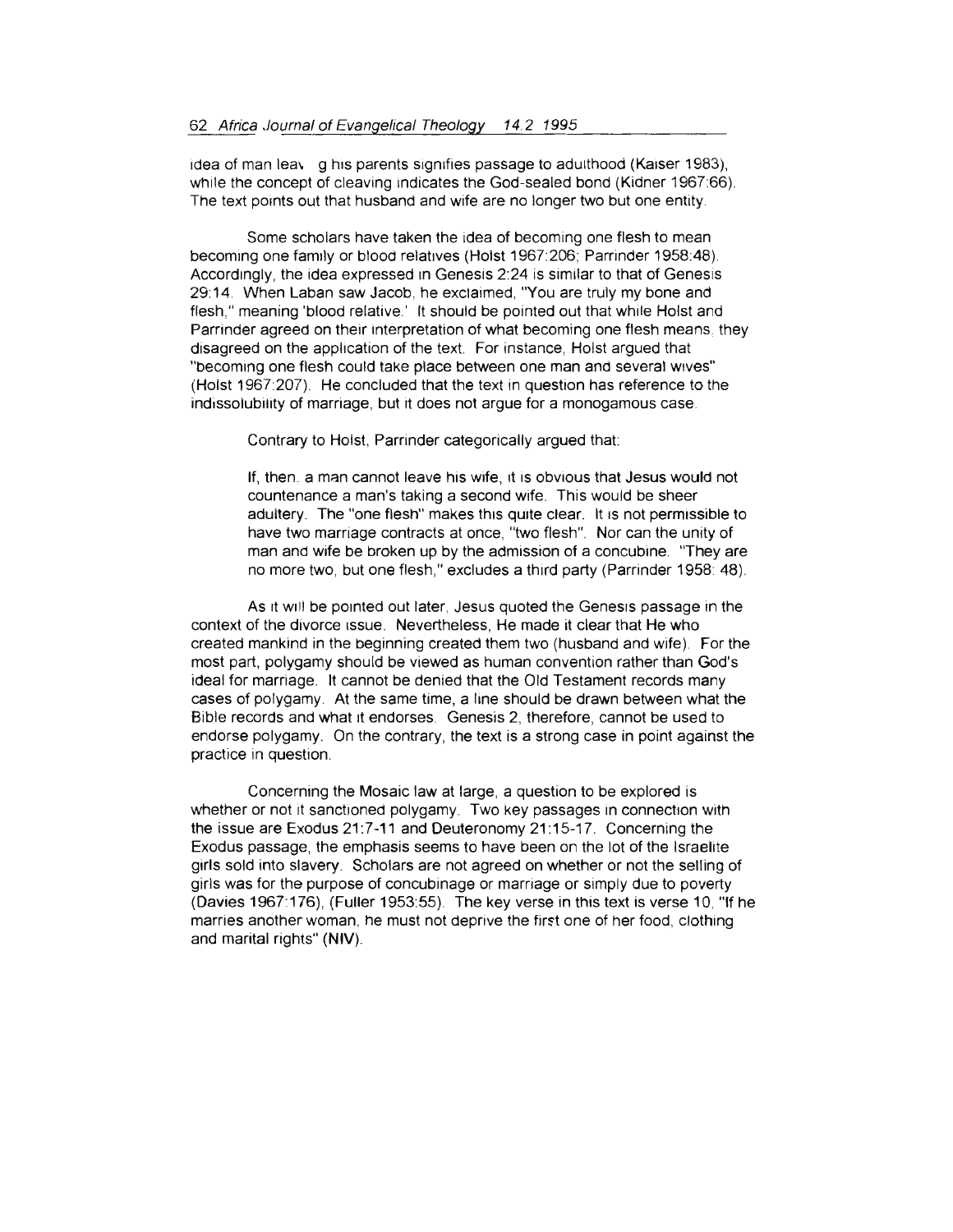The difficulty with the verse in question, however, is that it is not clear whether marrying another wife refers to "instead" of the first one (referring to the refusal to marry the slave girl) or in addition to the first one. If the latter was the case, then no doubt the man was a polygamist. On the other hand, if the text refers to the idea of refusing to marry the slave girl and marrying another woman, there was no polygamy involved. Dwight (1836:16) argued that the Hebrew of verse 10 should be rendered. "If he marry another woman instead of her."

Whatever interpretation one comes up with, it should be emphasized that the text in question is not a strong case either for or against polygamy. Moreover, the passage is in form of casuistic laws rather than apodosis, which means that it does not necessarily sanction polygamy. The former laws were "if" laws, while the latter were stipulations such as "You shall do or not do thus and so!"

The second text (Deut. 21:15-17) emphasize the authority of the Father over his sons (Kline 1963:108), particularly with respect to the rights and privileges of the first-born. The passage points out that in the case of polygamous situations, the first-born son had the rights of inheritance. According to the text in question, the Father's preference could not override the customary law. Von Rad (1966, 138) argued that the custom in question goes back to Genesis 27; 48:14). He noted, however, that the Deuteronomy passage emphasized the concept of the first-born in the biological sense. Such regulation made it difficult for fathers in Israel to make arbitrary choices with regard to the application of the issue in question.

As we conclude the discussion on the foregoing passages, it is important to note that the fact that there were instances of polygamy in the Old Testament does not necessarily mean God's approval of the practice Contrary to this observation, however, Holst argued that the Old Testament did not view polygamy to be sinful (Hoist 1967:209). He concluded, "lt is important to note that these laws do not consider polygamy a sin but rather indicate that in polygamous marriage there were sinful practices in which especially wives and children suffered."

### **New Testament Teaching**

Scholars do not agree whether or not the New Testament directly addresses the issue of polygamy. Hillman (1975) denied that the New Testament has any single text relevant in discussing polygamy. He argued as foilows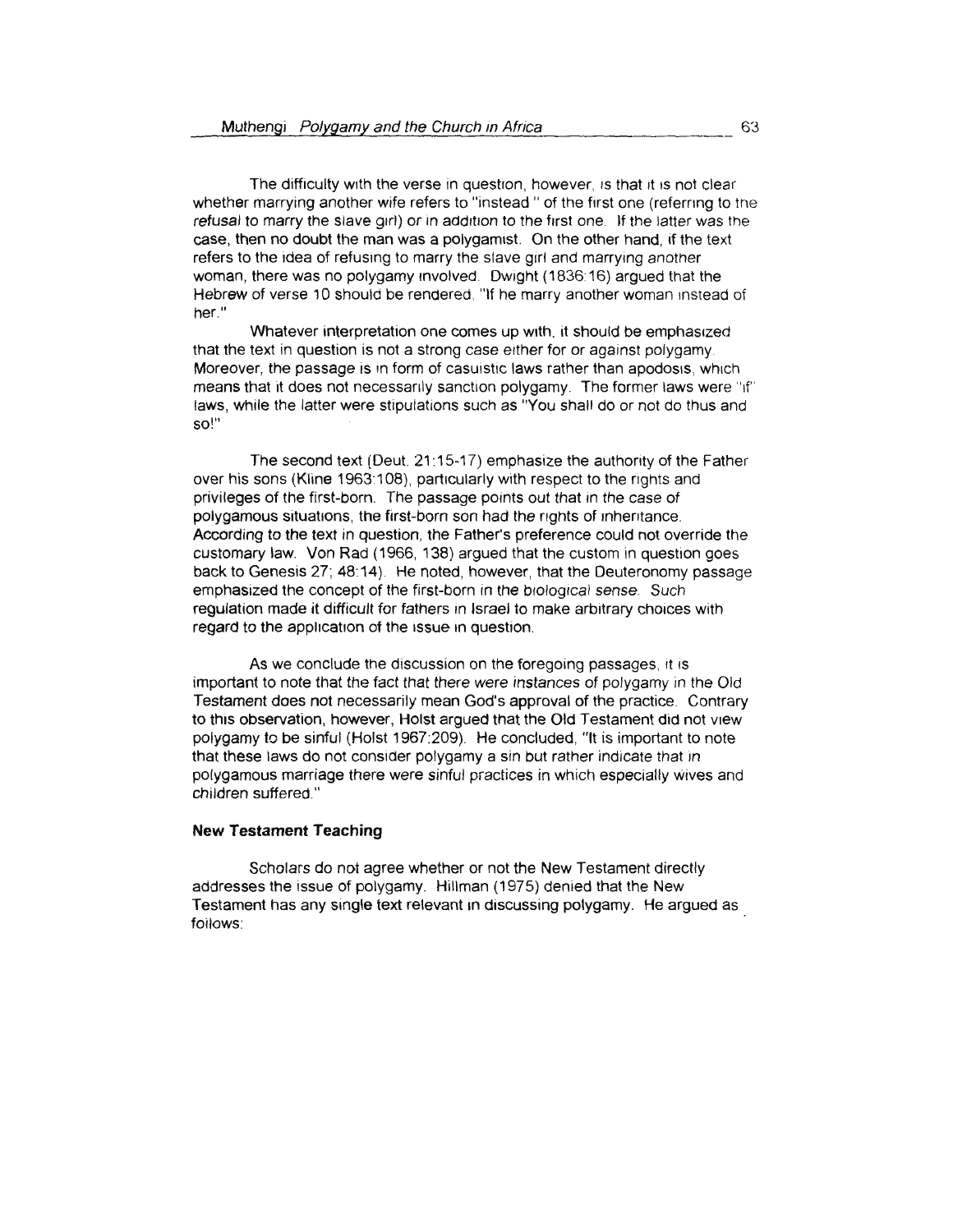Polygamy is simply not treated directly and explicitly by the New Testament writers who, quite naturally, under the cultural ethos of their particular time and place in history, accepted monogamy as a normal point of departure for any discussion of marriage (Hillman 1975:139).

Hillman's argument could lead only to one logical conclusion namely, that any claim that the New Testament talks about polygamy may be based on inferences or implications.

Other scholars agree with H1llman that there are no examples of polygamy in the New Testament (Mann 1989:19; Parrinder 1958:44; Trowell 195617; Taylor 1964:46). Does it then mean that the New Testament does not address the issue in question? In order to answer the question, it is important to look at some relevant New Testament texts.

One of the texts in question is Matthew 19:4-5. Obviously Jesus was responding to the Pharisees' disguised question about divorce. According to Jesus, God's ideal was that marriage should be an indissoluble unity (Gen. 2:24 ). Divorce was only allowed due to the wickedness and deceitfulness of human hearts. Did Jesus condemn polygamy in the text under consideration? According to Vass (1970:259) Jesus did not talk about polygamy, but divorce. The passage Jesus referred to is Deuteronomy 24: 1-4 which is concerned only with divorce and remarriage (Vass 1970).

Hillman (1975) argued that:

Since the Lord himself makes no explicit reference to "the problem of productive and this whole argument hinges decisively upon the following polygamy," this whole argument hinges decisively upon the following<br>assumptions: that Genesis evidently depicts monogamy as divinely willed from the beginning and that simultaneous polygyny (customary Jewish polygamy) is intrinsically bound up with divorce and remarriage- hence, also, with adultery. Such assumptions... are highly dubious. Here, therefore, it should suffice to emphasize that the Lord's reply to the Pharisees (cf. Matt. 19:3-9) is limited to the scope of their questions. We need not expect to find here the answer to a question that was not asked (Hillman 1975:155-156).

lt seems clear from the foregoing that Hillman denied even the application of Jesus' words to the issue of polygamy.

However one interprets Matthew 19:4-5, one thing should be underscored, that the Genesis passage Jesus qucted supports monogamy rather than polygamy. lt would be unthinkable to argue that becoming one flesh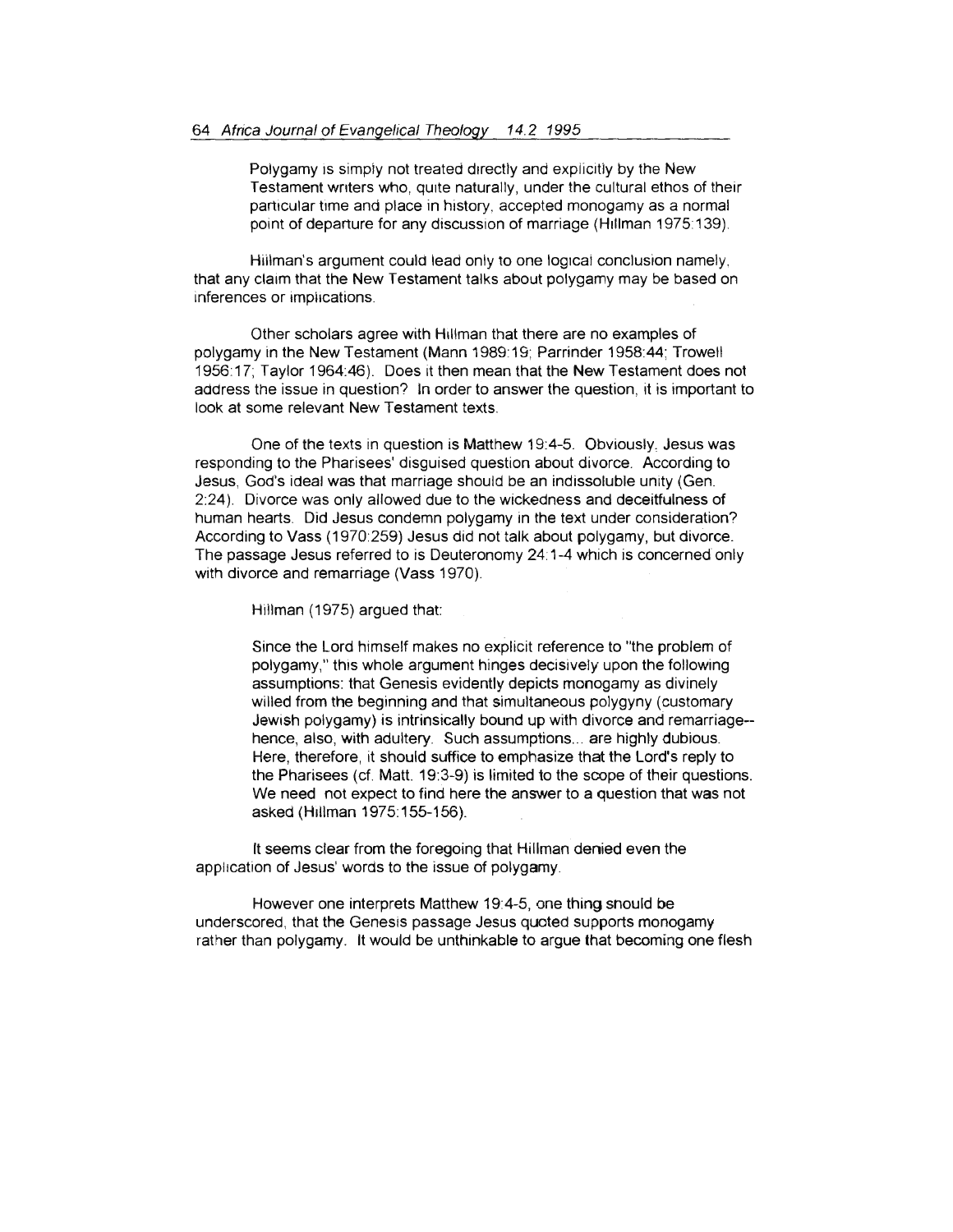can apply to plural marriages as well as to monogamous marriages. As it was pointed out earlier, it is important to distinguish between what the Bible recorded and what God endorsed.

Other New Testament passages relevant to the discussion on marriage are 1 Timothy 3:2, 12 and Titus 1:6. The phrase "husband of one wife" found in these texts has presented problems to scholars, leading to various interpretations. Some scholars have argued that Paul's teaching does not condemn polygamy, while others have maintained that the words in question strongly argue against polygamy.

Holst (1967:210-212) has argued that the Greek text of 1 Timothy 3:2, 12 and Titus 1:6 is rather ambiguous. Accordingly, the phrase, "husband of one wife," could be interpreted in four different ways. First, the phrase might mean that church leaders could not be polygamous. Second, the phrase might mean that church leaders could not take a second wife (after the first wife had died or had been divorced). Third, church leaders must be faithful in their monogamous marriage. Fourth, church leaders could not be single men.

After a lengthy discussion of each of the views mentioned above, Hoist concluded that the third interpretation was most probable. He argued that a man was expected to be faithful to his wife, given that there was wide-spread adultery in the Hellenistic culture. Moreover, polygamy was not widely practised at the time.

The concept "husband of one wife" was of major concern to church fathers. For instance, Saint Jerome's argument is worth noting. He argued as follows:

The text quoted by the objector, "a bishop must be the husband of one wife," admits of quite another explanation. The apostle came of the Jews and the Primitive Christian church was gathered out of the remnants of Israel. Paul knew that the Law allowed men to have children by several wives, and was aware that the example of the patriarchs had made polygamy familiar to the people. Even the very priests might at their own discretion enjoy the same license. He gave commandment therefore that the priests of the church should not claim this liberty, that they should not take two wives or three together, but that they should each have but one wife at one time (quoted in Hillman 1975: 166).

Other church fathers such as Chrysostom, Theodore of Cyrene and Cardinal Cajetan all echoed Saint Jerome's reasoning (Hillman 1975). The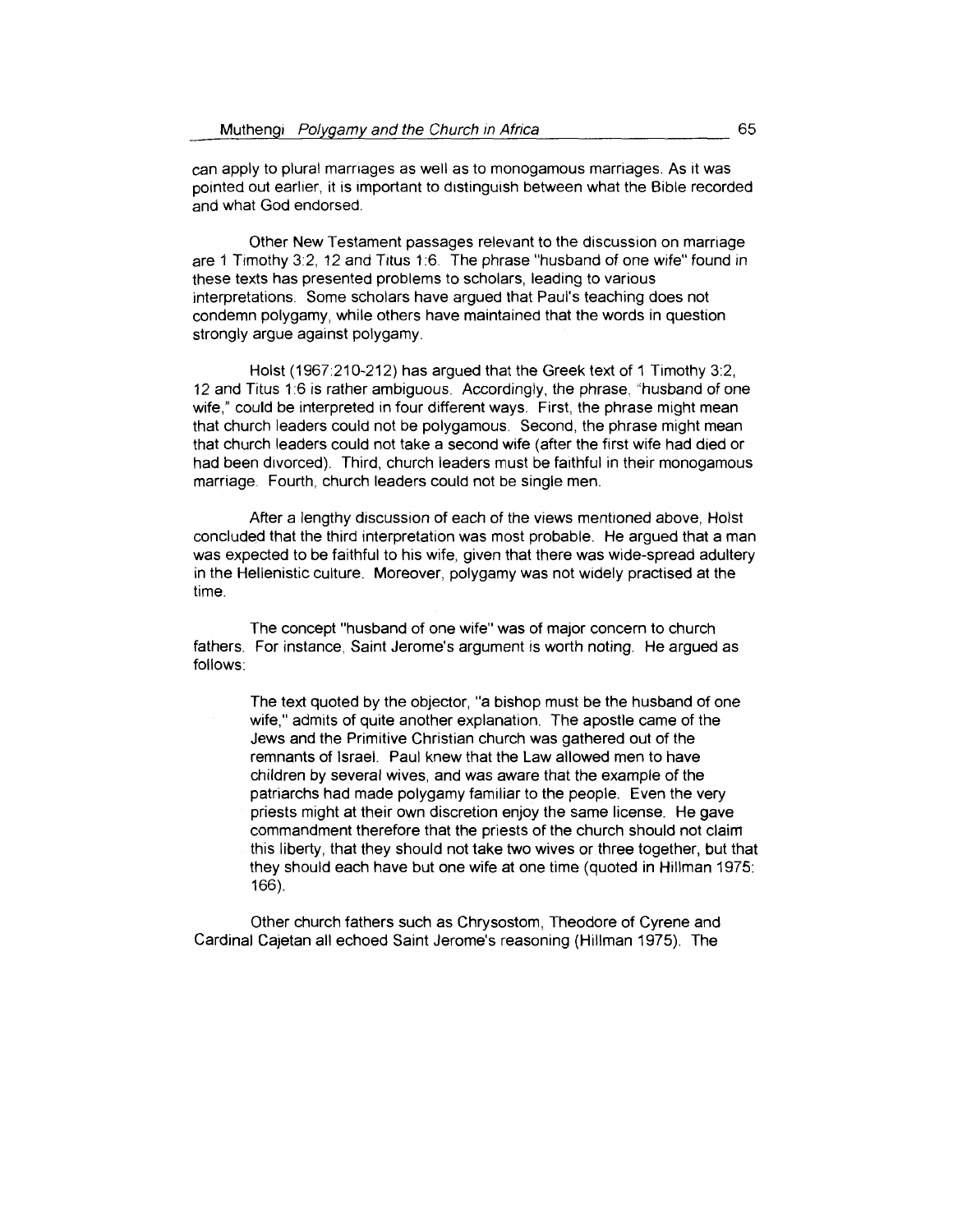bottom line of the above argument is that the monogamy rule in the pastoral epistles applied only to the official functionaries of the church, namely bishops, elders and deacons

Kent (1958:127) argued that polygamy was forbidden in the Roman Empire by Paul's time and that there could be no polygamists in the church. Accordingly, the phrase "husband of one wife" (1 Tim. 3:2) must be taken in the same manner as the phrase "wife of one man" (1 Tim. 5:9). If the former passage condemns polygamy, the latter text should also address the issue of polyandry, since the same Greek expression is used in both cases (Kent 1958) Kent strongly argued that the expression "husband of one wife" does not necessarily condemn polygamy.

Contrary to Kent's views, Calvin (1948:77) argued that the phrase "husband of one wife" in 1 Timothy 3:2, 12 and Titus 1:6 clearly condemns polygamy. The issue in question was sinful and was forbidden by God's word fo both bishops, elders, deacons and all Christians. The texts in question may be taken to refer primarily to church leaders. At the same time, it should be born in mind that the Genesis 2:24 passage is a strong case against the practice of polygamy by any Christian. lt is true that many in the Old Testament practiced polygamy as it was the case with the surrounding nations. At the same time, there should be a clear line drawn between God's requirement (one man, one wife) and man's invention (several wives).

Moreover, Ephesians 5:22-31 underscores the point of union between Christ and His bride, the church, which is by way of covenant love. This state of affairs is most applicable in a monogamous situation rather than in a polygamous context. The emphasis is on the unity of Christ and the church from a singular perspective. Christ loved His church and gave Himself up for it.

# **VARIOUS CHURCH POSITIONS ON POLYGAMY**

Although the cases of polygamy in Africa may be decreasing, the issue is far from disappearing. As the foregoing pages have demonstrated, polygamy in Africa has ethical, theological, pastoral, social and practical implications. In this section, the perspectives outlined above will become even clearer. The aim of this section is to examine the positions held by various church organisations on polygamy as relates to the African scene.

#### **Roman Catholic Church**

As far back as AD. 866, the official Roman Catholic Church view of polygamy became clear. According to Urrutia ( 1981 :276), Pope Nicholas I wrot€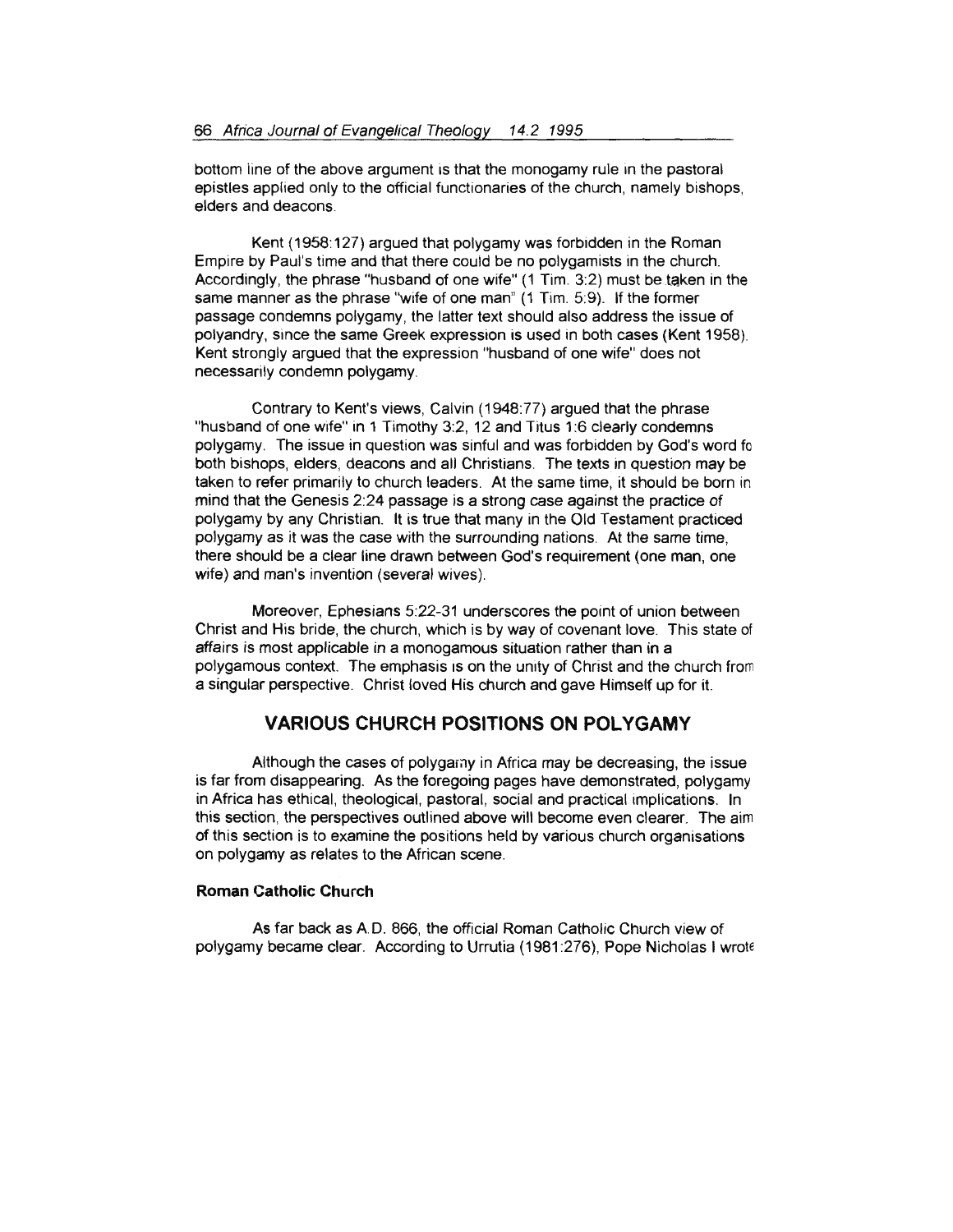"Therefore, if one is found to have two wives at the same time he is to be compelled *(cogatur amittere)* to lose one and keep the first." The position in question has prevailed throughout the centuries. In modern era, however, the issue of polygamy has raised heated debates.

There has been disagreement among some notea Roman Catholic theologians on the polygamy issue. For instance, Urrutia (1981) has consistently supported the official Roman Catholic view on polygamy. He argued

> I can harbour no doubt that the series of magisterial pronouncements, as well as the above recalled constant and uncompromising practice demanded by the church. conveys to us the church's conviction that monogamy, to the exclusion of polygamy, is demanded by our faith. Indeed, the teaching is formal, explicit, unequivocal, constant throughout the centuries, in the face of enormously different cultural situations. And it is a teaching in which church authority is committing itself, either because it is given by ecumenical councils or because the pontiffs invoke their authority. In the face of cultural claims, the teaching is constantly based in a concrete reading of Holy Scripture (Urrutia 1981 :280).

Urrutia further argued that the magisterium or official teachers of the Roman Catholic dogma, had divine authority to interpret the Holy Scripture.

The official Roman Catholic documents state that monogamy is dictated by God's revelation (Urrutia 1981 :280). Pope John 11 in his 1980 visit to Zaire and other parts of Africa, clearly reaffirmed that the Roman Catholic view on polygamy has never changed. He viewed polygamy to be in the same category as divorce and abortion (Hillman 1982:166). The Pope argued that:

> Polygamy radically contradicted the covenant of married life ("two in one flesh"), so it negates God's plan which was revealed from the beginning. because it is contrary to the equal personai dignity of men and women who in matrimony give themselves with love that is total and therefore unique and exclusive (Hillman 1982: 166).

The polygamy debate in the Roman Catholic Church has not been resolved even with words such as those strongly pronounced by John Paul II.

Htllman (1982:166) reported that "the 1981 plenary assembly of the Vatican congregation for the Evangelization of peoples," was at least willing to give the polygamy issue careful thought. Accordingly, the group approached the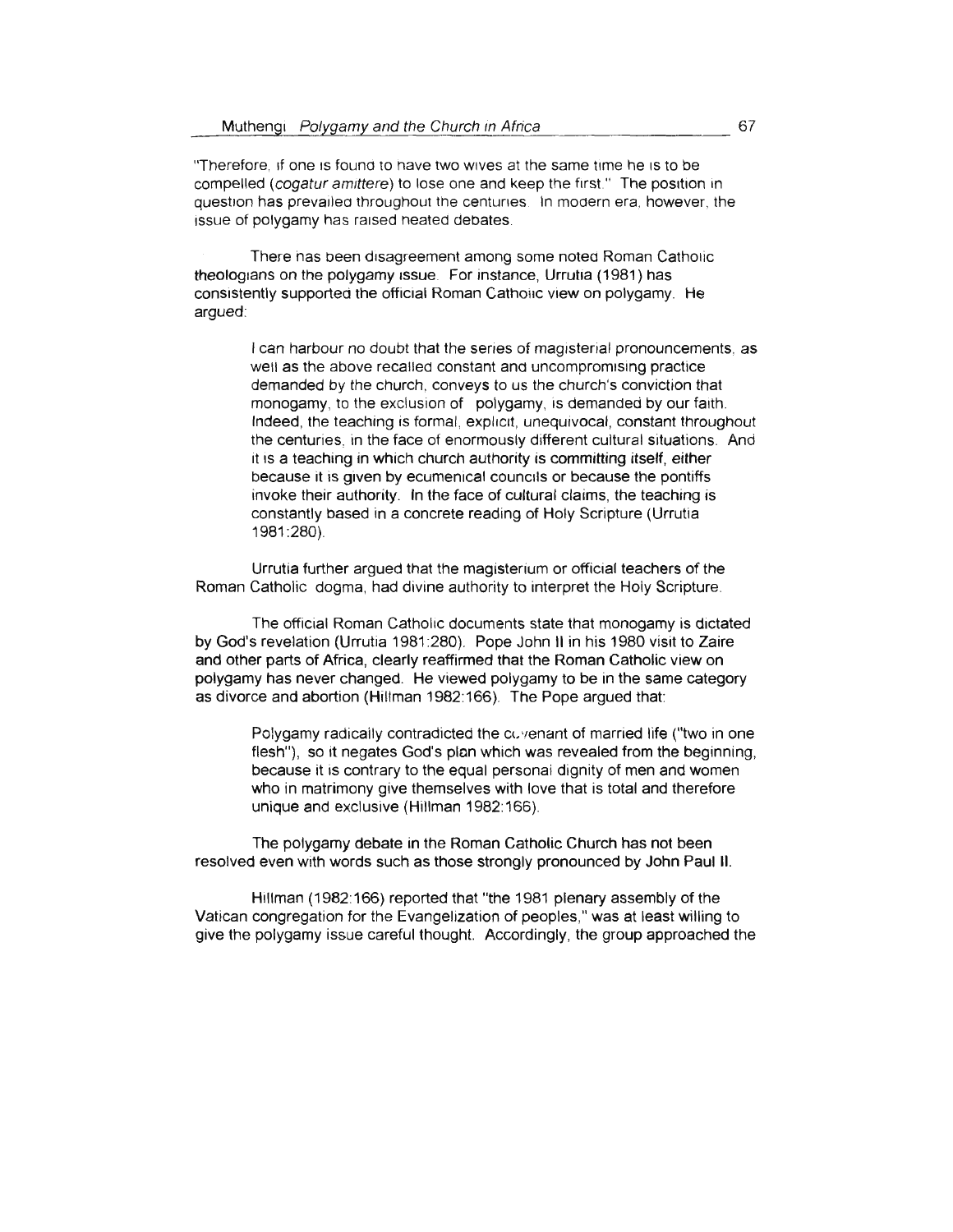issue in a sympathetic manner, due to insights gained from the African context and sociological data available at the time. Hillman's words are worth noting as he wrote:

> lt is now appreciated more generally that customary plural marriage in Africa is not at ail what European theologians and canonists of the past had imagined it to be: merely a matter of primitive male lust, pride and domination found only among peoples who are "uncivilised," "immature" or "undeveloped." Even the writers of Vatican ll's document on the church in the modern world had obtusely consigned polygamy, without any distinctions, to the same pejorative category as "the plague of divorce" and so called "free love" (Hillman 1982:166).

According to Hillman, the perspective on polygamy expressed by the plenary assembly of the Vattcan Congregation for the Evangelization of peoples is a new point of departure. lt showed a keen sensitivity toward African polygamous situations.

The new Roman Catholic perspective was especially expressed by Cardinal Paul Zoungrana of Upper Volta as he argued:

> lt is necessary to see and understand polygamy such as it is, in order to grasp the obstacles that it places in the way of evangelization and conversion; then from there, we can find solutions to bring to the problems which have arisen (Hillman 1982:166)

The cardinal concluded that certain forms of polygamy were legitimate, for example levirate type of polygamy. The problem with such a conclusion, however, it that is opens doors for all types of polygamous situations. The issue at stake is the criteria on which one deems certain forms of polygamy lawful and appropriate while others are not!

Another Roman Catholic scholar disposed toward a tolerance of polygamy was Karl Rahner (Hillman 1982:165). He argued that the African peoples, for example the Maasai of Kenya and Tanzania, could not reproduce the morality of western Christianity. Rather, they were to live as Maasai Christians, with all the rights of baptism. Rahner's view reflected that of Eugene Hillman which is evident from all his writings on polygamy (including the 1975 classical book, Polygamy Reconsidered)

Finally, Bernard Haring was even more persistent on the polygamy issue than Rahner. He categorically argued: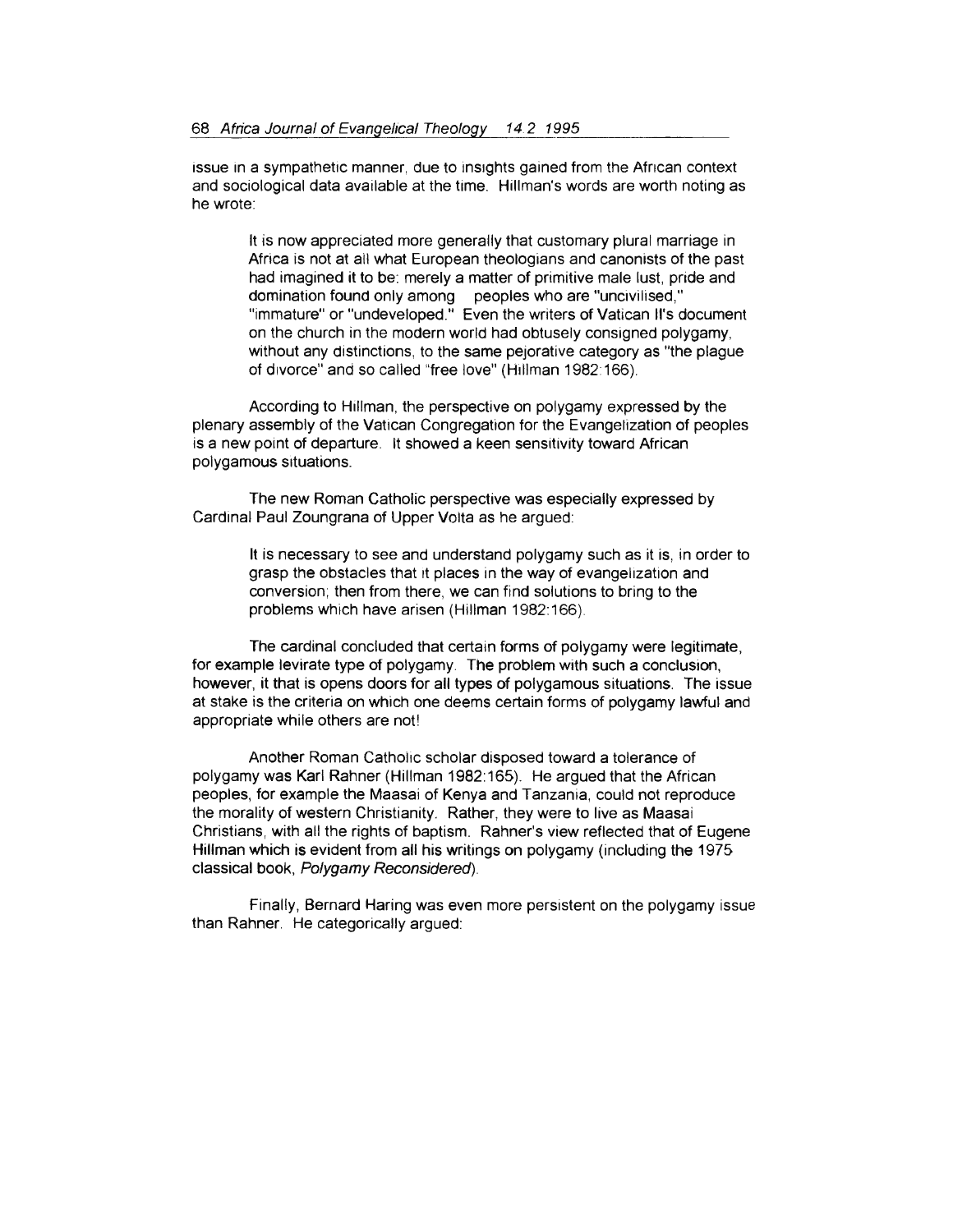Where polygamy was and unto now is the preferred system, the church has to fight against new forms of polygamy which are socially disapproved and unacceptable. But I suggest that the churches admit to baptism and full participation in the life of the church the polygamous families who find themselves in a socially approved and lawfully contracted marriage of this type when they come to faith. I do not think, however, that the church should allow (its] members who are fully evangelised and baptised to enter into polygamous marriage, although [it] can be temporarily tolerant in exceptional cases such as the levirate, where the woman and the deceased husband's brother cannot refuse it without grave harm to the persons involved, or in a case similar to Abraham's where a man is urged and forced by his environment to take a second wife when the first is sterile (Hillman 1982:161-162).

Haring's argument is rather convincing, especially with respect to baptism of polygamists as well as discouraging Christians or the so called baptised members from entering into polygamy. He, however, like Cardinal Zoungrana seemed to relativise the issue by endorsing levirate marriage

#### **The Lutheran Church in Africa**

Generally speaking, the official Lutheran church position has been the endorsement of monogamy, as the biblical norm. However, in 1951, the Lutheran Church in Liberia, West Africa agreed that polygamists and their wives could be admitted to baptism and holy communion (Wick 1978:57). They nevertheless made it clear that those in polygamous situations could not hold church offices.

Recent conferences and consultations among the Lutheran church leadership in Africa, have manifested the significance of the polygamy issue. For example, the 1963 Pan-African Workshop on "The Christian Home and Family Life" held at Mindolo, Zambia discussed the issue at length. They argued that the case of lsaac and lshmael indicated that God's promise was fulfilled through the former, not the latter. Monogamy was therefore God's intention, since polygamy "denies each person his/her identity as an autonomous individual before God" (Mpolo 1987:114).

In addition to arguing from the Old Testament, the Lutheran conference in question argued from the perspective of history and the New Testament. Accordingly, at ten international meetings of Protestant Missions from 1856 to 1942 at which the subject of polygamy was discussed, there was one conclusion, namely that polygamy was against God's plan for marriage set forth in Scripture (Wick 1978:224).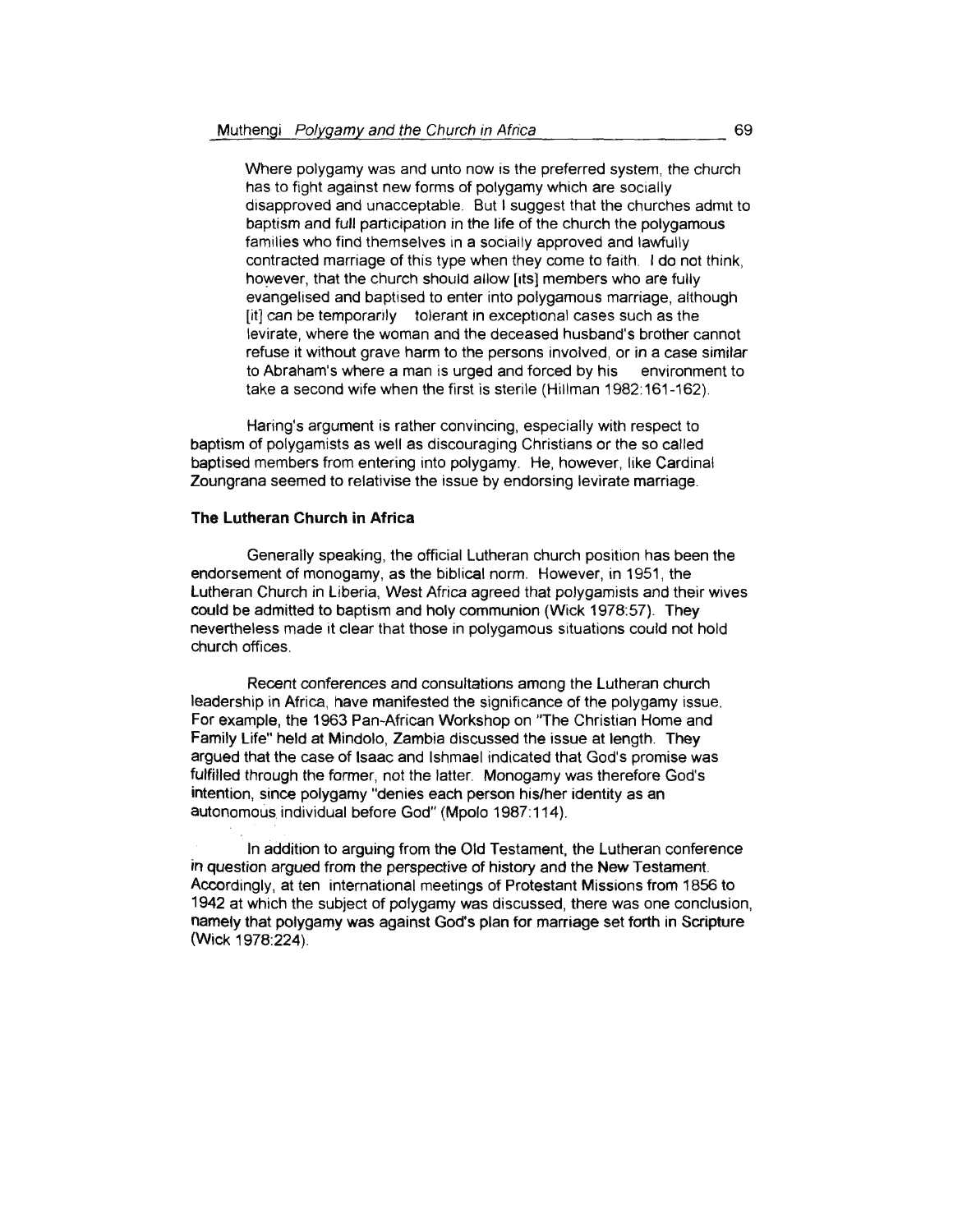The 1963 All-African Lutheran conference adopted two major resolutions concerning the issue of polygamy

- 1) That we affirm that monogamy is God's plan for marriage, that it is the ideal relationship for the expression of love between a man and a woman, and is the proper atmosphere within which to develop a Christian family. The entering into a polygamous marriage by a Christian, whether through the normal channels of giving a dowry, or through inheritance, or gift, is an offence against the laws of the church.
- 2) That it is the responsibility of each church, being guided by the word of God through the Holy Spirit, and being cognizant of the particular time, circumstances and conditions in which it finds itself, to see that way which on the one hand will not weaken her standards of faith and practise in the eyes of the world, and on the other hand, will not arbitrarily place upon some who desire 1ts blessing a burden, the consequences of which may be in opposition to the very message of the gospel (Mpolo 1987: 114; Burce 1963:224-225)

The above statements have been criticised by scholars as providing poor pastoral guidelines. For example, Mpolo (1987:114) argued that the Lutheran church was "so caught up in administrative procedures that the development of counselling and therapeutic attitudes within pastoral activities has become a difficult task."

Another conference of the Evangelical Lutheran Church was held in 1969, in Tanzania, East Africa. The then president of the Southern Synod of the Evangelical Lutheran Church in Tanzania strongly argued:

The church is right in discouraging polygamy among its members. But they are wrong in making monogamy into one of the conditions of baptism and church membership.. my plea with the church and mission is that pre-baptism polygamy (should be polygamists] should be baptised together with their wives and children without being forced to divorce their wives. They should also be accepted into full membership. The post-baptism polygamists also should not be excommunicated from church membership because of their wives they married besides the first wife (quoted in Yego 1984:77 -78).

The foregoing discussion indicates that polygamy has been a hot issue in the missionary and church work on the soil of Africa. The discussion also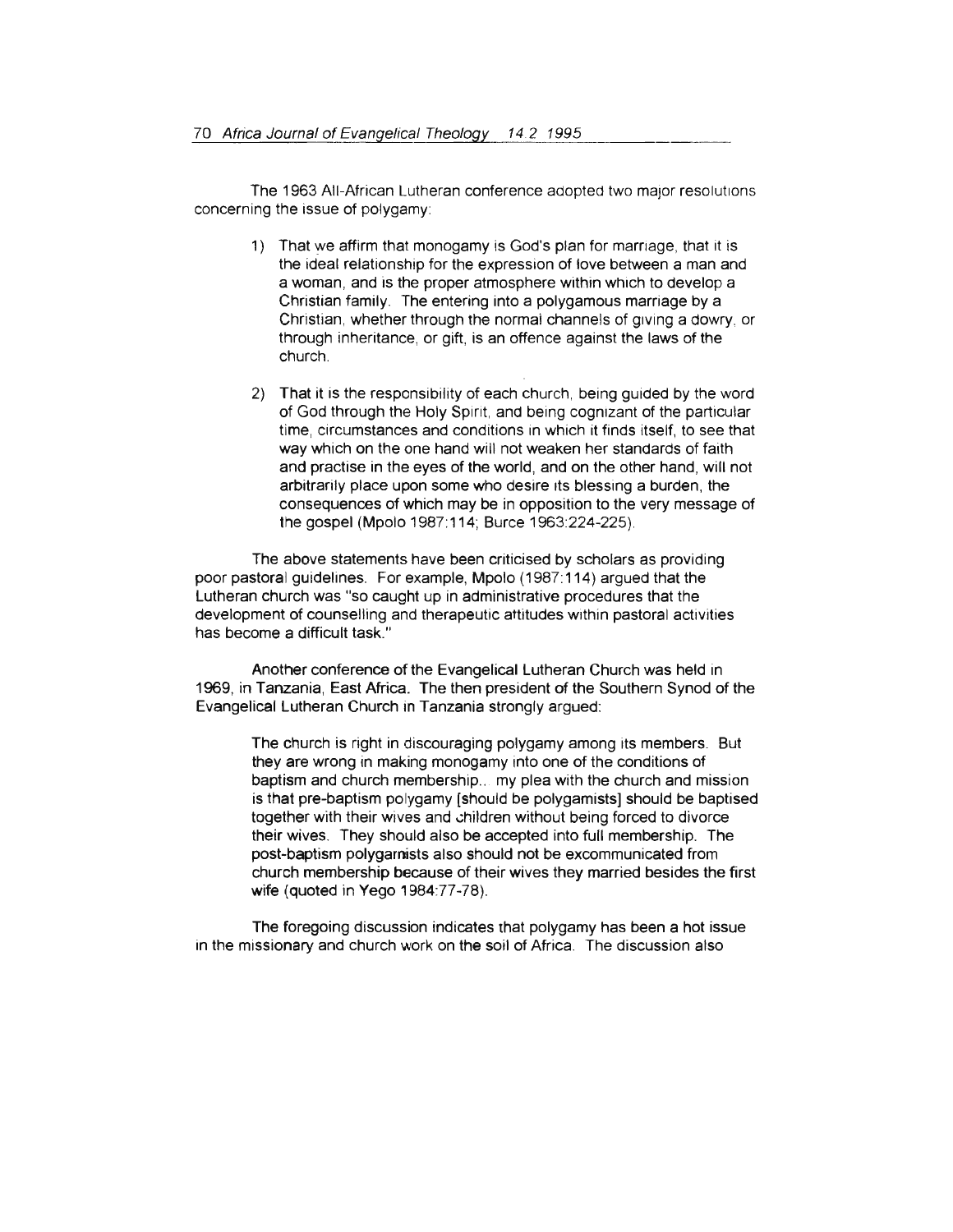indicates that there has been no precise agreement on the polygamy issue among Lutheran church leadership

### **The Anglican Church**

Historically, the Anglican Church like any other church organisation has wrestled with the issue of polygamy. In 1862, Bishop Colenso of Natal Province in South African wrote to the bishop of Canterbury, England expressing his reservations with the official Anglican view on polygamy (Gitari 1988:42) Colenso argued:

> The conviction has deepened within me that the common practice of requiring a man, who may have more than one wife at the time of his conversion, to put away all but one before he can be received to the Christian baptism, is unwarranted by Scripture, unsanctioned by apostolic example or authority, condemned by common reason and sense of right, and altogether unjustifiable (quoted in Gitari 1988:42).

In spite of such strong argument, Colenso's views did not go deep enough. His words landed on deaf ears because the opposition was too great

According to Hillman (1975), Colenso never gave up his convictions concerning the Anglican church's insensitive position on polygamy. In 1855, Colenso argued:

> I must confess that I feel strongly on this point, that the usual practice of enforcing the separation of wives from their husbands, upon their conversion to Christianity, is quite unwarrantable, and opposed to the plain teaching of our Lord. lt is putting new wine in old bottles, and placing a stumbling-block, which He has not set, directly in the way of receiving the Gospel (quoted in Hillman 1975:31-32).

Even with such strong arguments, Colenso failed to carry the day.

In 1860 Colenso persistently made his views known to the rest of the Anglican Church leadership. He continuously reaffirmed his conviction as he once again wrote:

> With respect to the polygamy question, all my experience has deepened and confirmed the conviction... that a most grievous error has been committed all along by our Missionary Societies in the course they have been hitherto adopting with regard to native converts who have had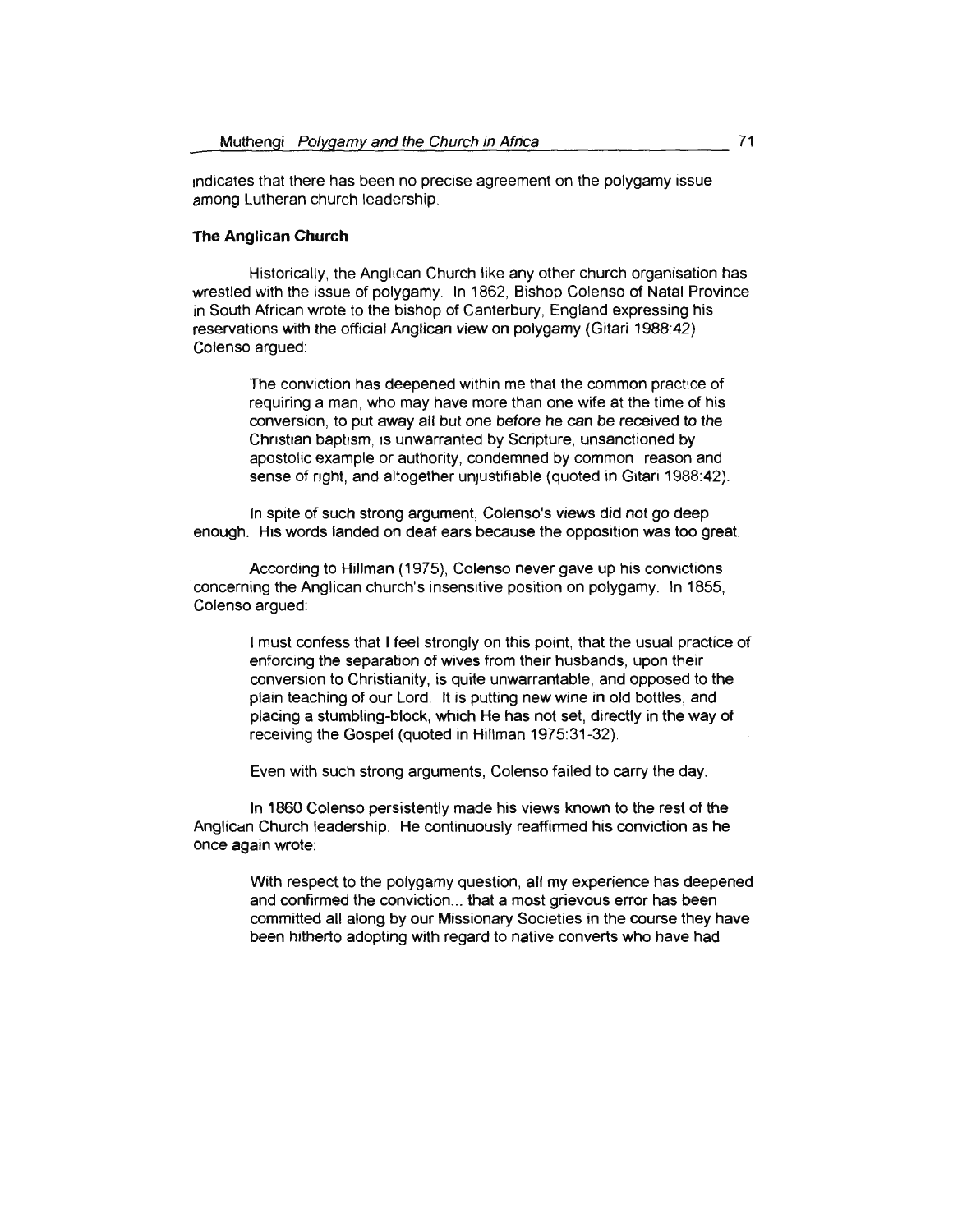more than one wife at the time of receiving the word of life in the Gospel (quoted in Hillman 1975:32).

Colenso's arguments finally paid off at the third Lambeth Conference in 1888 when the Anglican Church demonstrated sensitivity to the polygamy issue (Gitari 1988:42; Yego 1984:75; Hillman 1975:32).

Although the official Anglican Church position did not change all that much, there was some degree of flexibility. The resolutions were drawn that:

> Persons living in polygamy [should] not be admitted to baptism but they be accepted as candidates and kept under Christian instruction until such a time as they shall be in a position to accept the law of Christ (i.e., their 'surplus' wives have died or been divorced (Gitari 1988:42).

According to Yego (1984:75), the above resolution was "unanimously confirmed" at the 1908 Lambeth conference by the committee of foreign missions. Yego further pointed out that the 1888 resolution was finally confirmed during the Lambeth 1920 conference. Accordingly, the Synod of the Anglican Church of Uganda in 1938 accepted native marriage but condemned polygamy.

The issue of polygamy continued to cause heated debates within the Anglican Church in various parts of Africa. Newing ( 1970: 130-141) pointed out that there was disagreement among several Anglican bishops on how to handle polygamous situations. He surveyed two groups of church official and he was stunned to find out while some held to the traditional view, others were quite liberal and willing to grant baptism to polygamists.

In his research on the position of various Protestant churches on the polygamy issue across Africa, Hillman (1975) argued that there were evident inconsistencies. Hillman wrote:

Even in some of the same churches there are contradictory disciplines, and this fact says something about the arbitrary nature of ecclesiastical decisions that bind upon men "heavy and oppressive burdens" {Matt. 23:4). Anglicans, for example, in West Africa allow the wives of polygamists to be baptised, while in South Africa and elsewhere they are not even admitted to the catechumenate without the authorisation of the bishop in each case (Hillman 1975:34).

Hillman's allegations are well founded on the pastoral and practical levels of the polygamy issue. They are not correct, however, if he challenged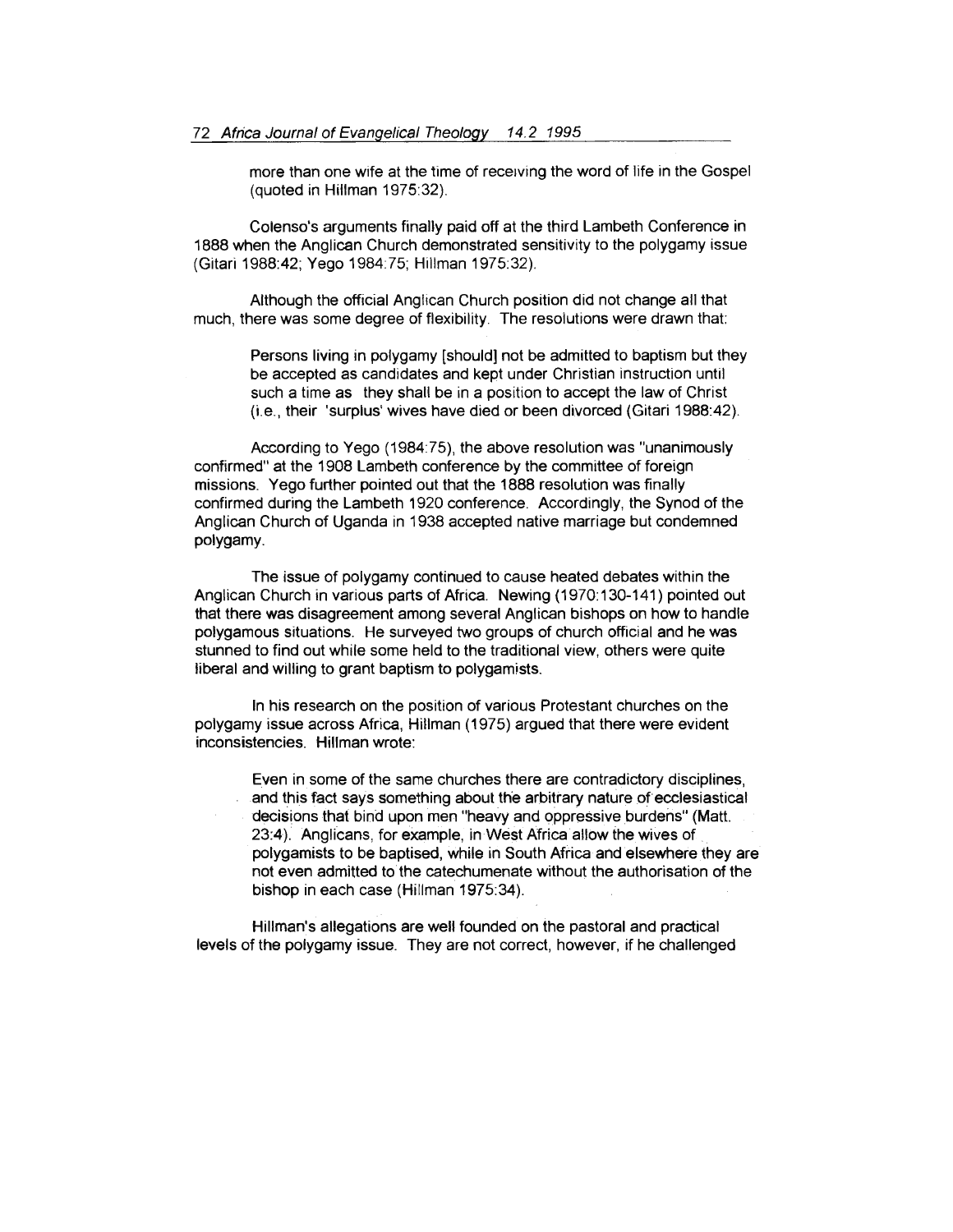the Anglican church and other churches on their commitment to monogamy as the biblical norm for marriage.

Finally, the words of the Anglican bishop of Malawi in the 1960's should not be quickly dismissed. His comments were as follows:

I came to this Diocese from a country where Christianity had been planted largely by Christian wives of polygamous husbands, and their courage and resourcefulness in living a Christian life ... and bringing up their children as practicing members of the church, won my admiration. It was with profound shock that I learned that here none of them would have been admitted to Holy Baptism, not because they had the misfortune to be bought up in a society where polygamy was the rule. After discussion with the clergy, changes are coming, and baptism will no longer be refused to a woman who was married to a polygamist before her baptism ([conversion) (quoted in Hillman 1975:34).

These words, though written many years ago echo the sentiments of many Christians and church leaders throughout the African continent even today. The battle over polygamy is far from being won, especially on the pastoral and practical levels.

#### Africa Inland Church, Kenya

About one hundred years ago, the Africa Inland Mission began work in East Africa, Kenya in particular. Such missionary endeavours resulted to one of the largest evangelical denominations in East and Central Africa, specifically in Kenya, Tanzania, Zaire and Southern Sudan. One of the issues which the mission in question struggled with for decades is that of polygamy. Many of the first converts were in polygamous situations. The Africa Inland Mission, like other Mission organisations, held a strong view on polygamy. They outrightly condemned polygamy and upheld monogamy as the type of marriage supported by the Scripture.

For quite some time, the Africa Inland Church in the countries mentioned above has struggled with the issue of polygamy in the church. The denomination's official position on polygamy may be summarised in its 1972 constitution which has not changed to date. The statements are as follows:

> 1. No Christian man being a polygamist and no woman being a polygamous wife shall be baptised, unless in the case of the wife, she is the first to have been married.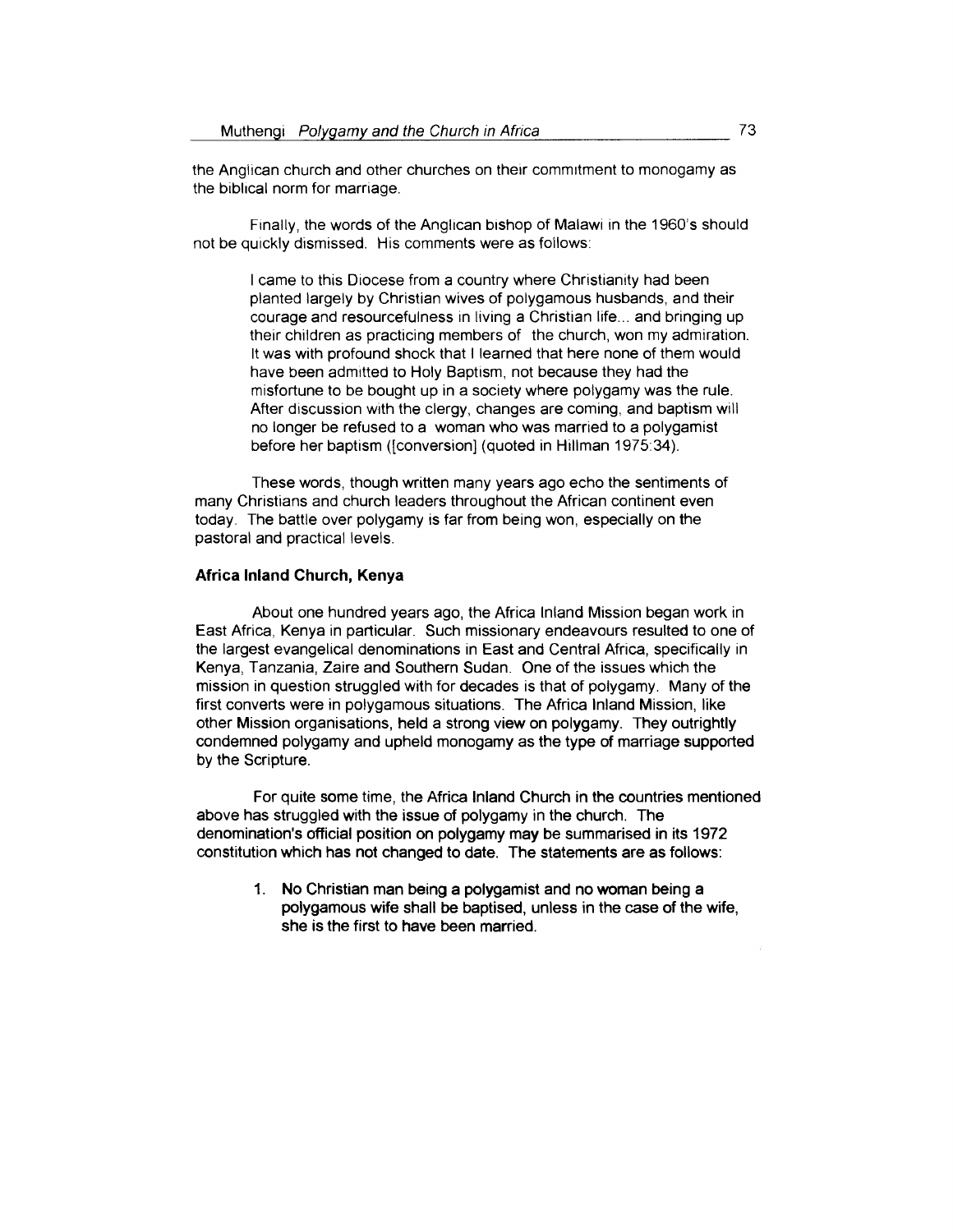- 2. Polygamists and polygamous wives may receive catechistical instruction, but it shall be made clear in the beginning that such instruction does not anticipate baptism. However, the first wife may be accepted for baptism.
- 3. Where men living in polygamy give evidence of a desire to live the Christian life, every effort shall be made to help and encourage them, looking forward to the time when all the wives but one may be put away without dishonour to them.
- 4. A polygamist shall not put away a wife against her will and Without providing for her. In response to honest, earnest prayer, God will provide a way.
- 5. A woman adherent or member of the Church who consents to her husband's polygamous marriage shall be put under Church discipline.
- 6. An adherent or member who takes a second wife or concubine shall be suspended from the Catechumenate or church as the case may be, until such time as he repents and gives up the woman in question (Africa Inland Church Constitution 1972:49).

For the most part, the position outlined above reflects that of other major church groups discussed earlier.

## **African Independent Churches**

Many African Independent Churches have endorsed polygamy while others have repudiated it (Hillman 1975:32). Those independent groups who have accepted polygamy as the norm in marriage, have done so as "part of their conscious indigenization of Christianity in Africa" (Hillman 1975).

lt has been recognised that the issue of polygamy led to the formation of many of the separatist church groups in various parts of Africa (Hillman 1975:33: Barrett 1968:117 -118). For example polygamy was one of the issues which led to the formation of African Brotherhood Church. The separation in question occurred in Kenya back in 1945. To date, the African Brotherhood Church baptises polygamists while the Africa Inland Church condemns it, as has been demonstrated above.

According to some African Independent Churches, polygamy is not a moral evil since even the Bible itself endorses it, especially in the case of the patriarchs (Obeng 1987:47-48). For example, the constitution of the United Church of Cherubim and Seraphim endorses polygamy as apostle G. N. Abana wrote: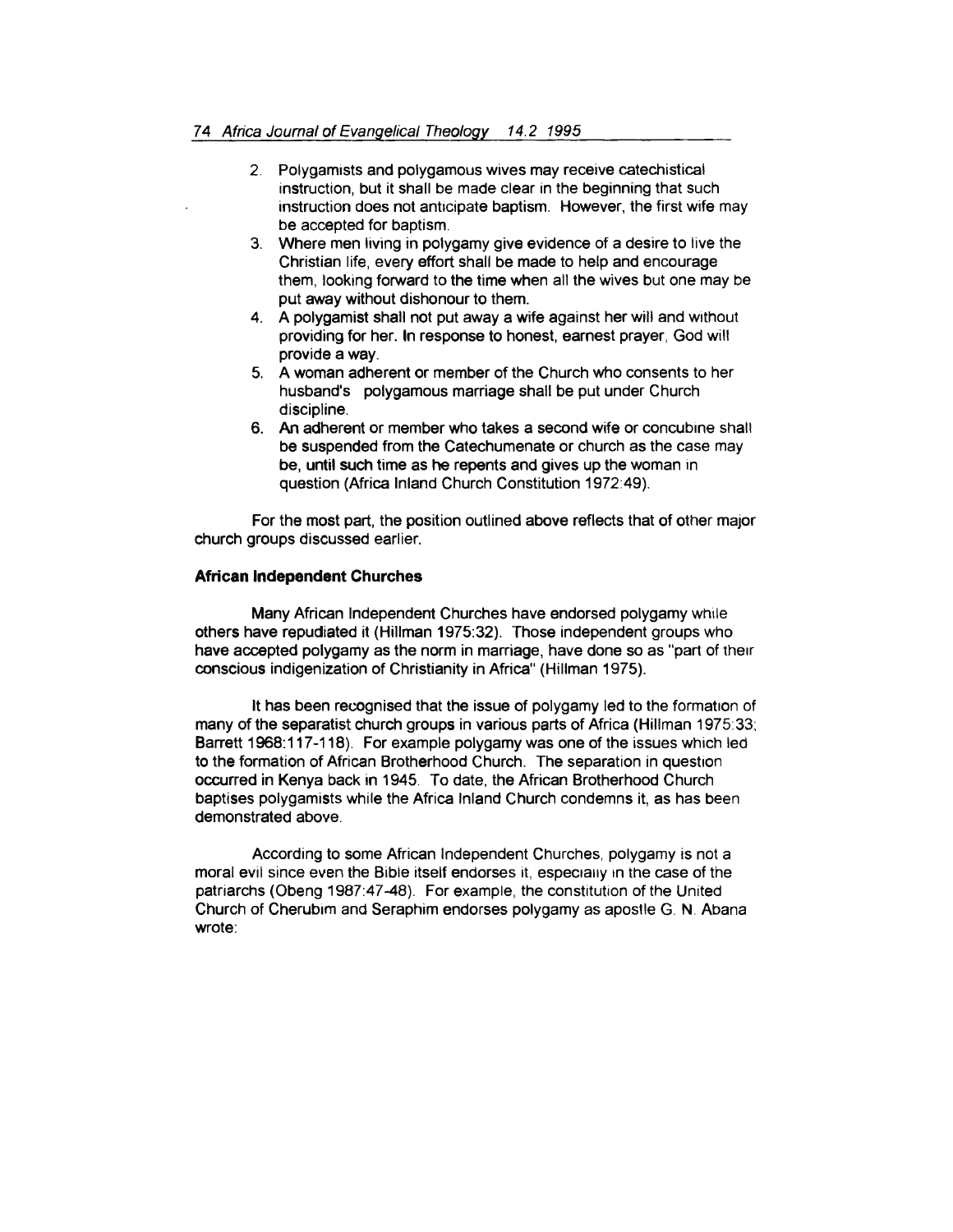It is never a law that everyone must marry one wife, rather this law is given to bishops and deacons, as it is written in I Timothy 3:2.... Some people assume righteousness because they marry only one wife, while they are neither bishops nor deacons, but may be traders or workers. To these people, I say, hold fast to your one, but if you go to another woman, you have committed adultery. But if you know that one is not sufficient for you, marry as many as you can. In this I stand to say it is not bad to marry more than one.... (Obeng 1987:47-48).

Some of the African Independent churches have been excluded from ecumenical fellowship due to their stand on the issue of polygamy.

As we conclude this section, one thing clearly stands out, namely that ali the major mission and church organisations have a lot in common. They have condemned polygamy and endorsed monogamy. On the other hand, there has been a high degree of flexibility among the African Independent churches, many of whom have accepted polygamy as part of their expression of authentic African Christianity. This perspective, however, should be challenged because it goes against the biblical teaching on the norm of marriage.

# **CONCLUSION**

We began this study by the statement of the polygamy issue which tncludes the definition of the term, polygamy, as well as the historical background of the issue. lt has been demonstratea that although polygamy has been practised in many societies for centuries, it has been, nevertheless, an African issue. Throughout history, scholars have not agreed on a uniform manner of dealing with polygamy in the church.

The second section of the paper dealt with factors which lead to polygamy among Africans. Some of these factors are more legitimate than others, from a cultural/anthropological perspective. In the third section, we dealt with biblical data on the issue. Both the Old and New Testament perspectives were explored, leading to the conclusion that while the Bible records many polygamous situations, it does not necessarily endorse it On the contrary, the teaching from Genesis 2 and Matthew 19:4-5 indicates that God's norm from the beginning was monogamy.

Tne fourth section examined various church positions on polygamy in Africa. It has been demonstrated that with minor variations, the major church denominations in Africa all condemn polygamy and endorse monogamy. The key issue has been that of refusing baptism to the polygamist and his wives except the first wife.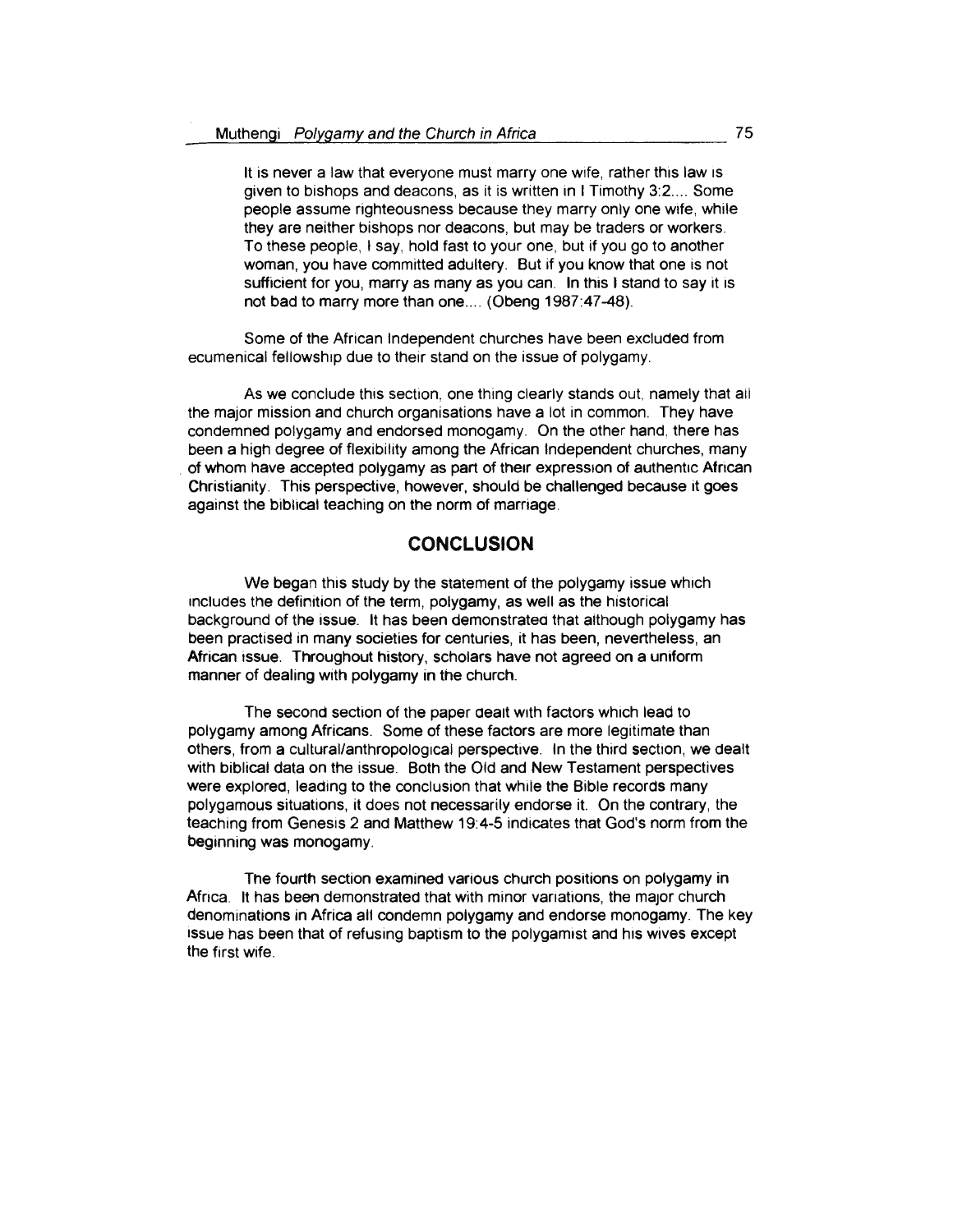After all is said and done, three conclusions need to be offered. One, the issue of polygamy in Africa is far from being a dead issue. lt is true that there may not be as many polygamous situations today as there were for example in the 1970's. Nevertheless, the few cases there may be involve real people and merits attention Two, the church in Africa should re-evaluate its stand on the issue, by standing firm on the biblical teaching on monogamous marriage. At the same time, pastoral care should be exercised for those who are victims of the polygamy issue. For instance, those who became polygamists before they were converted should not be denied baptism. On the other hand, Christians who engage in polygamy need to be disciplined by the church, of course, in the spint of love.

Three, the issue of baptism should be discussed and defined, since it seems to have been at the centre of the issue for centuries. Evangelical churches in Africa should be warned against confusing water baptism with the conversion experience. There are known cases, for example in Kenya, when men and women would be denied baptism due to their polygamous situation, even when they evidence a very high degree of commitment to Christ.

## **REFERENCES CITED**

Africa Inland Church Constitution. Kijabe, Kenya: Kesho Publications, 1972. Barrett, David B. Schism and Renewal in Africa. Nairobi, Kenya: Oxford University Press, 1968 ..

- Burce, Willard. "Polygamy and the Church." Concordia Theological Monthly 34: 223-232, 1963.
- Carmichael, Calum M. 1974. The Laws of Deuteronomy. Ithaca: Cornell Universty Press
- Castaneda, Terri A. "Negotiating Autonomy: African Women and Christianity" in Embodied Level. ed., Paula M. Cooey. San Francisco: Harper and Row, 1987.
- Child's, Brevard S. The Book of Exodus: A critical, Theological Commentary. Philadelphia: Westminster Press, 1974.

Davies, G. H. Exodus. London: SCM Press, 1967.

- Fuller, J.M. The Bible Commentary on the Old Testament: Exodus-Ruth. Grand Rapids: Baker Book House, 1953.
- Gitari, David. "Rethinking Polygamy." The Other Side 24 (April): 42-43, 1988. Hillman, Eugene. "Polygamy Reconsidered." Practical Anthropology 17 (March-April): 60-73, 1970.
- -------. Polygamy Reconsidered: African Plural Marriage and the Churches. New York: Mary Knoll, 1975.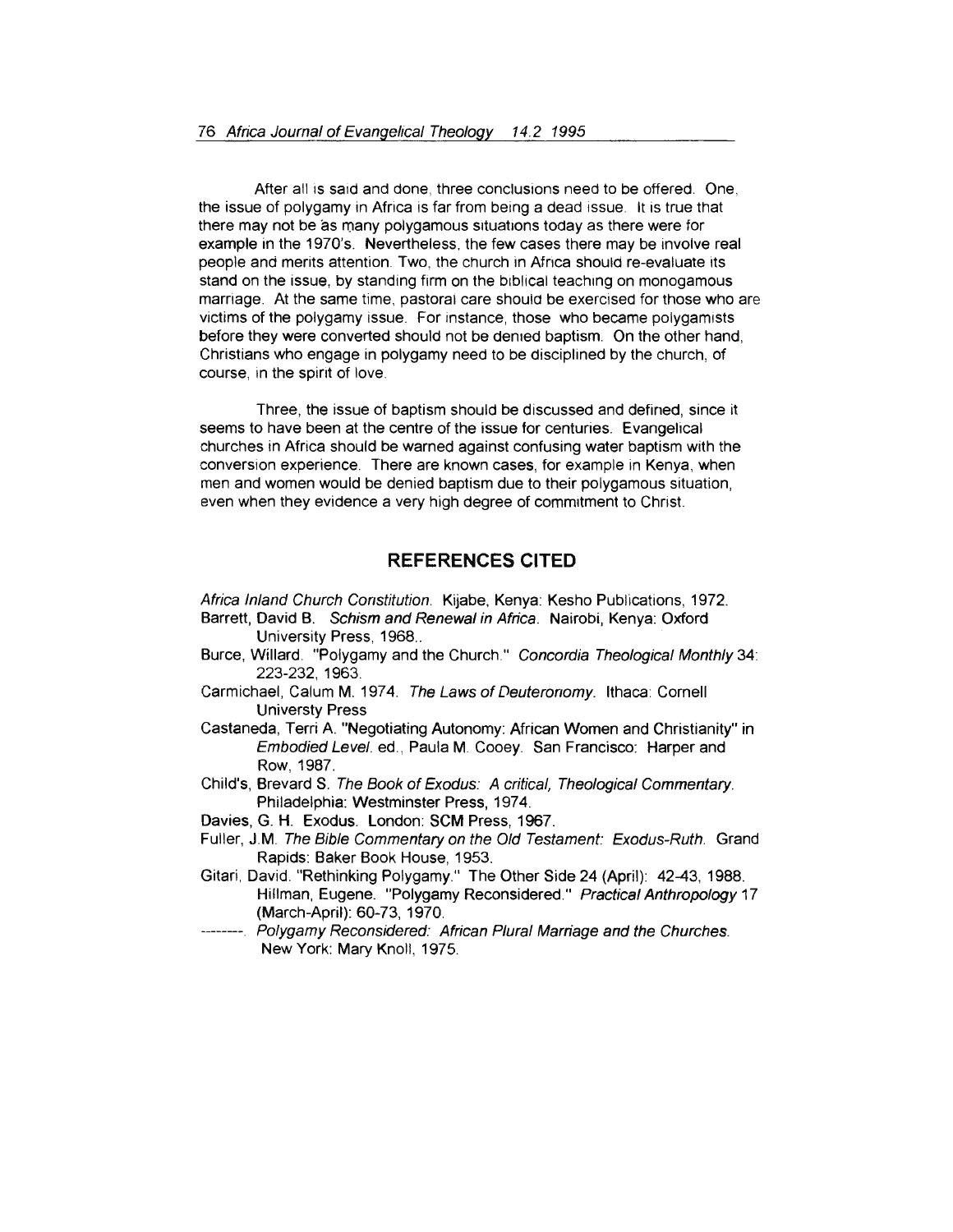| ------- "On Polygamy: A Response." AFER 23 (October): 292-307, 1981.<br>------- "The Polygamy Debate: A Progress Report." Missiology 10<br>(January): 161-169, 1982.                  |
|---------------------------------------------------------------------------------------------------------------------------------------------------------------------------------------|
| ------ "Polygamy and Social Justice." AFER 24 (February): 171-172, 1982.<br>Holst, Robert. "Polygamy and the Bible." The International Review of Mission<br>56 (July): 205-212, 1967. |
| Hunter, G. The New Societies of Tropical Africa. London: Oxford University<br>Press, 1962.                                                                                            |
| Hyatt, J. P. New Century Bible Commentary on Exodus. London: Oliphants,<br>1971.                                                                                                      |
| Iteka, Patrick. "Polygamy and the Local Church." AFER 23 (February): 106-108,<br>1981.                                                                                                |
| Kaiser, Walter C. Toward Old Testament Ethics. Grand Rapids: Zondervan<br>Publishing House, 1983.                                                                                     |
| Kent, Homer A. The Pastoral Epistles. Chicago: Moody Press, 1958.<br>Kline, Meredith G. Treaty of the Great King. Grand Rapids: William B.<br>Eerdmans Publishing Company, 1963.      |
| Kidner, Derek. Genesis: And Introduction and Commentary. Downers Grove:<br>Inter-Varsity Press, 1967.                                                                                 |
| Mann, Pamela. "Toward Biblical Understand of Polygamy." Missiology 17<br>(January): 11-26, 1989.                                                                                      |
| Mayes, A. D. H. New Centrury Bible Commentary: Deuteronomy. Grand<br>Rapids: William B. Eerdmans Publishing Company, 1979.                                                            |
| Mbiti, John S. African Religion and Philosophy. London: Heinemann, 1969.<br>-------. Introduction to African Religion. New York: Praeger Publishers, 1975.                            |
| Morris, Henry M. The Genesis Record. Grand Rapids: Baker Book House,<br>1976.                                                                                                         |
| Mpolo, Masamba M. ed., Families in Transition. Geneva: WCC Publication,<br>1987.                                                                                                      |
| Newing, Edward G. "The Baptism of Polygamous Families: Theory and Practice<br>in an East African Church." Journal of Religion in Africa 3: 130-141,<br>1970.                          |
| Obeng, E. A. "Inroads of African Religions into Christianity: The Case of the<br>Spiritual Churches" African Theological Journal 16: 43-52, 1987.                                     |
| Saucy, Robert L. "The Husband of One Wife." Bibliotheca Sacra 131 (July-<br>Sept): 229-240, 1974.                                                                                     |
| Shorter, A. East African Societies. London: Routledge and Kegan Paul, 1974.<br>--------. Introduction to Social and Pastoral Anthropology. New York: Maryknoll.                       |
| Stott, John R. W. Involvement: Social and Sexual Relationships in the Modern<br>World. Old Tappan, New Jersey: Fleming H. Revel Company, 1984.                                        |
| Taylor, Kenneth N. "Polygamy: Is it ever Permissible?" Eternity 15 (July): 25,                                                                                                        |

46, 1964.

Tippet, Alan R. "Polygamy as a Missionary Problem: The Anthropological